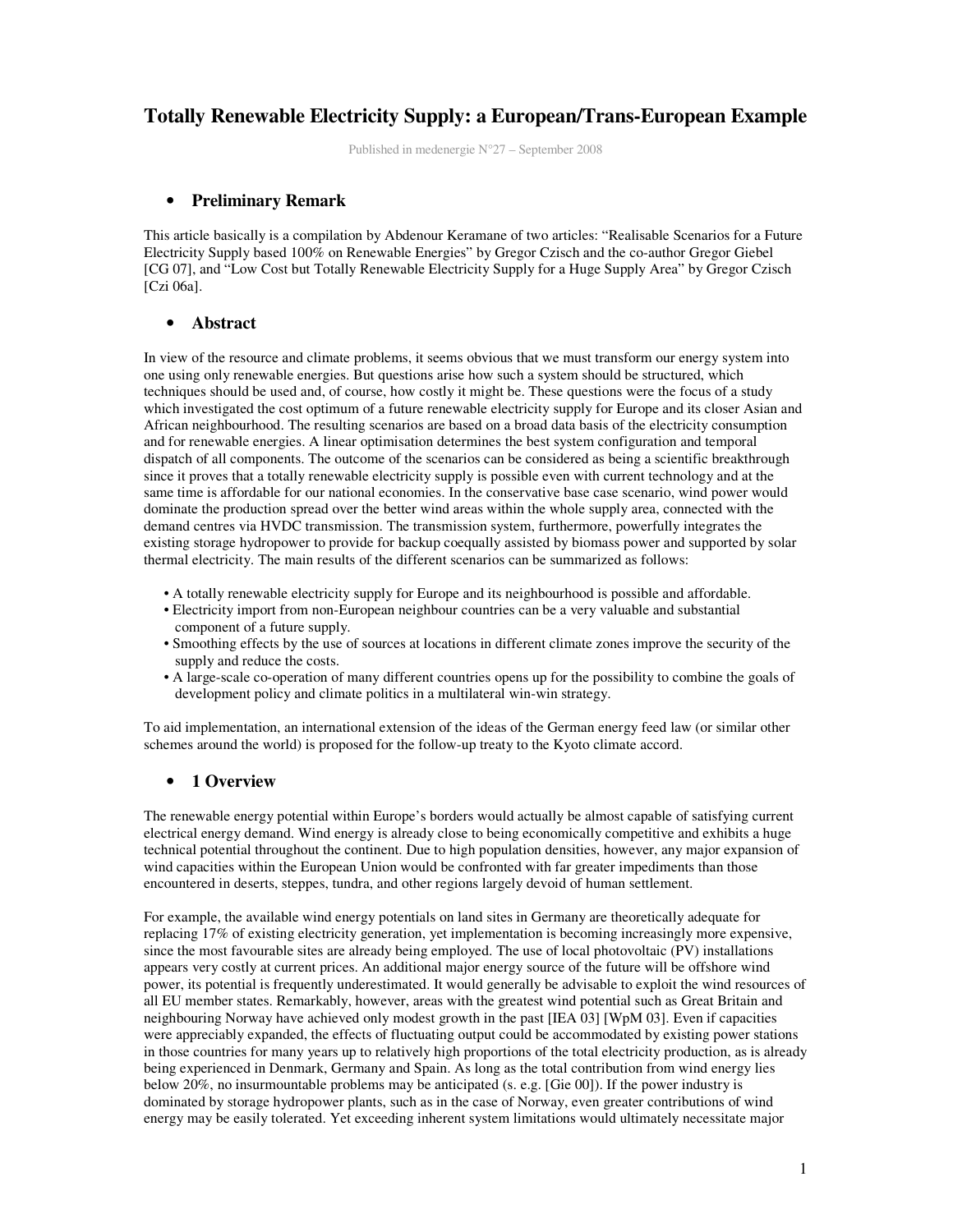grid reinforcement to smooth regional fluctuations, thereby combining the characteristics of production within different regions, supplanting the low capacities generally encountered in thinly populated regions, and consequently allowing a much greater contribution of renewable energies to be achieved. Until neighbouring countries become interested in exchanging significant amounts of wind electricity to achieve the mutual benefits of smoother temporal characteristics, and until the huge potentials in distant foreign countries are tapped, however, the contribution of wind power in countries such as Germany, which is already approaching its installation limits, cannot be expected to grow significantly.

The most interesting additional resources are therefore the huge potentials of wind and solar energy beyond the borders of the EU. Both can complement varying seasonal capacities elsewhere. In the case of wind power, for instance, the coastal regions of Morocco and Mauritania are particularly advantageous due to their summer peaks in production, which are the reverse of seasonal conditions in Europe. Solar electricity from concentrating parabolic arrays could likewise complement the output of wind farms in Germany, both inland and offshore. Since electricity demand is growing more rapidly in Morocco than in EU countries, wide-area utility services could be initiated using environmentally benign technologies for local generation [DOE 02]. The immediate EU neighbour Spain is likewise experiencing above-average growth of electricity consumption and would thus be the predestined partner for initiating transnational trade in renewable energies. Even after the costs and losses of currently available transmission equipment had been imputed, wind and solar electricity could be conveyed in a cost-effective manner over distances of more than 5000 km to central Europe. The price of wind power would be significantly lower than if produced e.g. in Germany at typical generation sites, while the price of concentrated solar electricity generation could still be competitive with domestic inland wind power if the entire range of German wind sites on land were being employed. In addition, a supply system extending beyond the EU would permit a full renewable energy supply to be realized for the EU and its cooperating partners. By embarking onto such a large-scale renewable energy strategy, a new form of economic cooperation with developing nations could be achieved to the advantage of all parties (s. also [Czi 99] and [BBB+ 03]).

# • **2 Electricity Transmission**

Transmission technologies will play a key role in any system employing widespread renewable resources for a common supply. Current transmission capacities between EU countries and to adjacent regions are entirely inadequate for transferring the quantities of electricity required for a complete renewable electricity supply. For example, the northern German grid would already be overloaded in the near future, if current plans for a massive realization of offshore wind farms would be realised without grid enforcements [IGW 01] [NDN 01] [BDH+ 03]. Capacity expansion should thus take into account the prospect of transmission over thousands of kilometers using the particularly appropriate high-voltage DC (HVDC) grid technology (s. also [ABB 01]).

The following treatment of transmission costs and losses assumes a HVDC capacity of about 5 GW for a single line. For the purpose of analysis, the city of Kassel near the geographical centre of Germany has been selected as the terminal point of the HVDC line. Costs of 60  $\mathcal{C}/kW$  for each of the converter stations at both ends of the line as well as 70  $\mathcal{C}/(kW 1000 \text{ km})$  for (double bipol) HVDC overhead transmission lines and 700  $\mathcal{C}/(kW 1000 \text{ km})$ for sea cable have been assumed (s. also [Häu 99]). The relative transmission losses at full load are 4%/1000 km in the lines and 0.6% at each converter. The losses are greatly dependent on electrical loading and have been treated accordingly. The life expectancy has been conservatively estimated at 25 years for cost calculation purposes (more than 100 years lifetime is realistic for overhead lines [Wan 03]). A real interest rate of 5% has been assumed, and the annual operating costs have been set at 1% of the initial investment costs. With transmission line lengths assumed to require extended distances due to the inevitable geographic limitations of direct routes, a rated transmission capacity equal to the rated power of the wind and solar generators is employed. (The rated power of the transmission lines is about 50% below the thermal transmission limit, which is worth to be mentioned since it involves an inherent technical immunity against faults.) The same specific cost figures for the converters and the transmission lines as well as the interest rate and the computational lifetime are used for the individual scenario calculations which are subject later in this article.

# • **3 Potentials of Wind and Solar Energy**

The potentials of wind power and solar electricity production from PV and concentrating solar power stations are discussed in the following. Except where otherwise indicated, the calculations are based on meteorological data of the European Centre for Medium-Range Weather Forecasts (ECMWF) and, in the case of solar energy, also on data of the National Center for Environmental Prediction (NCEP) and the National Center for Atmospheric Research (NCAR) [ERA-15] [NCEP 99].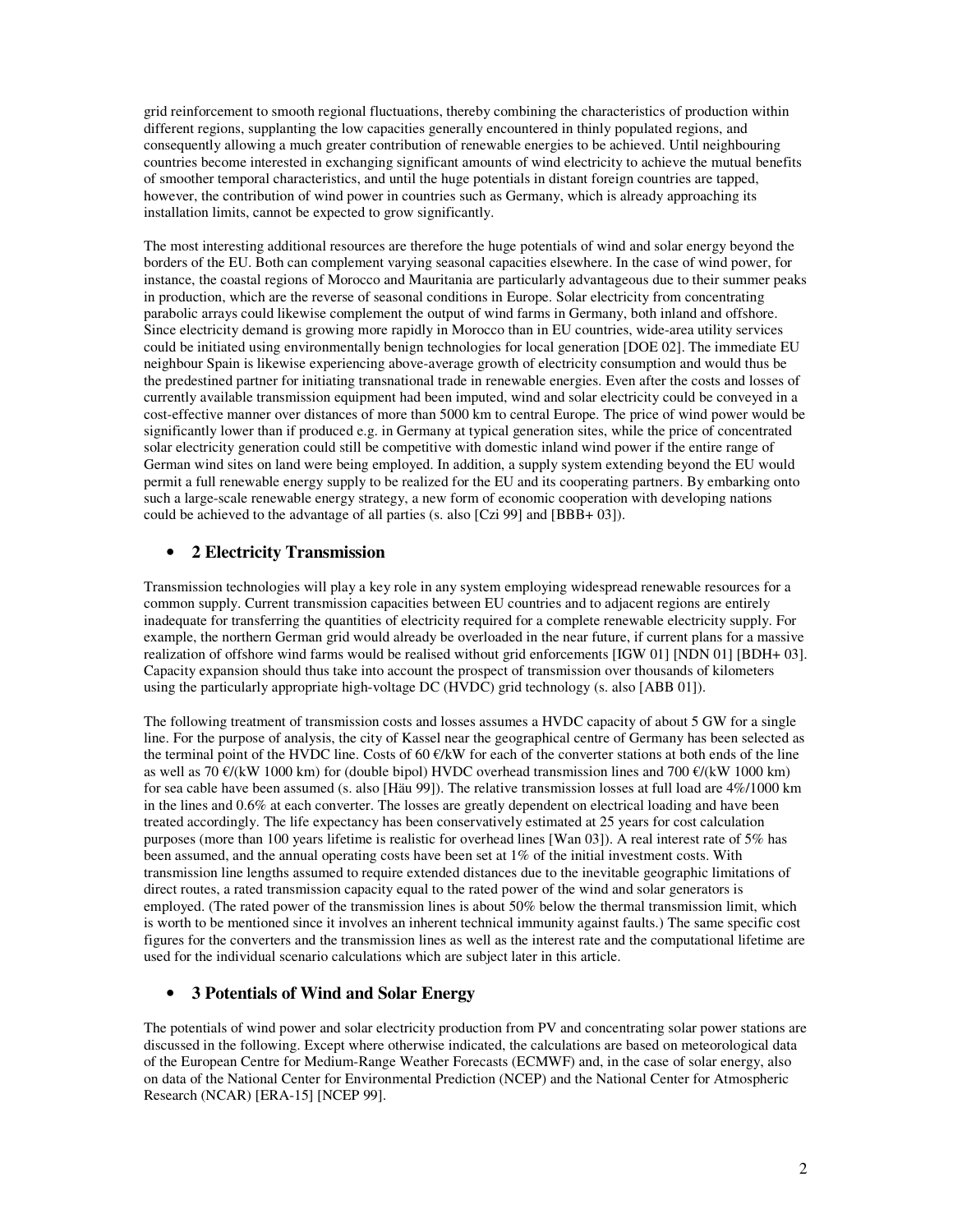### • **3.1 Potentials of Wind Energy**

The potentials of national wind energy are dependent not only on prevailing wind conditions but also on factors such as population density or nature preserves and other restrictions. According to [Qua 00], for instance, the realizable wind power capacity on land sites in Germany can correspondingly be estimated at 53.5 GW. A total annual electricity production from wind energy of about 85 TWh is assumed to be achievable as a result. This figure represents about 17% of total consumption (approx. 490 TWh) and is equivalent to 1600 full-load hours (FLH) average production from wind power per year. The additional offshore wind potential is taken to be about 79 TWh at nearly 3400 FLH [Qua 00]. In another study, the German offshore wind potential is given with approx. 240 TWh [GMN 95], even though a maximum distance of 30 km has been assumed between the offshore wind turbines and the coastline. This limitation has been rendered superfluous by more recent planning (s. e.g. [BSH 04]), so that a far greater potential may be assumed. If only locations are considered where the water is not deeper than 40 meters, with offshore turbines erected entirely at locations not previously declared nature preserves, military zones, or otherwise unavailable, a "conflict-free" potential of about 67 TWh results according to [IGW 01]. These assumptions may be considered particularly conservative. Permit applications have already been made for water depths of 45 meters [BSH 04], opening the way to a high multiple of "conflictfree" sites compared with the above considerations. Nature preserves and areas used by the military have also come under consideration [BSH 04]. Consequently, the yearly production of several hundred TWh is easily imaginable. In addition, the German portion of potential wind sites in the North Sea makes up only about oneeighth of the total area with a depth of less than 50 meters (s. also [Czi 00]). Considering the use of the southern North Sea with Denmark's northern tip as the northernmost point, an area of roughly 200'000 square kilometers with sea floor depths less than 45 meters can be found [Czi 00]. Here theoretically, neglecting all restrictions, an area sufficient for 1600 GW of rated offshore wind power would be available for generating up to 6000 TWh of electricity. This is roughly three times EU consumption, thus demonstrating that even after taking major restrictions into account a huge North Sea potential might still be realisable. Furthermore, shallow areas in other European seas with abundant wind resources would cover more than two times the area of the southern North Sea [Czi 00]. Greenpeace has recently published a scenario in which a capacity of 237 GW offshore wind power would be installed in EU coastal regions by 2020 to produce more than 720 TWh, while covering only 3.4% of the area available after all constraints had been taken into account [Gre 04]. Notwithstanding differing estimates of potential, a significant contribution to electricity production is harnessable. The full use of offshore wind energy necessitates a wide spectrum of cooperative measures among European countries for arriving at the most favourable scheme of implementation.

According to conservative estimates of the Danish company BTM Consult, the technical wind power potential of land sites within the EU and Norway is 630 TWh, corresponding to 315 GW of installable wind capacity [EWEA 99]. The very simplified assumption has been made in this case that all turbines would be delivering 2000 FLH a year, meaning they would operate at an effective average capacity of roughly 23% at each site. In relation to the total electricity consumption within the EU of about 2350 TWh (with Norway, 2450 TWh), this technical potential could thus be harnessed to fulfil about one-fourth of electrical energy demand [DOE 02]. Another particularly detailed analysis of the wind conditions at a relatively narrow strip of land along the Norwegian coastline determined a technical potential of 1165 TWh at an average turbine load of 2900 FLH, not considering any possible restrictions, with the most favourable sites producing 156 TWh from turbines delivering an average of 4100 FLH [Win 03]. According to conservative estimates drawn from meteorological data of the ECMWF ([ERA-15]) used for calculations providing the data base of the scenarios, a selection of wind sites within the European Union could generate about 400 TWh of wind energy with an average turbine performance of 2670 FLH using about 150 GW of total installed capacity, taking into account restrictions due to densely populated areas. Under the particularly favourable meteorological conditions prevailing in Ireland and Great Britain, far more electricity from wind power could be produced than estimated here. Due to the conservative assumptions adopted, however, their contribution has been limited to 25% of the total capacity installed in the EU and Norway. The respective electricity generation under these conditions would equal 32% of the electricity consumed in Ireland and Great Britain. In other countries, by contrast, the corresponding figure lies below 10% of domestic consumption. As previously mentioned, an annual average turbine operation of roughly 2700 FLH can thereby be achieved, whereas an even distribution of wind generators within the EU would only allow approx. 2000 FLH to be realized [Gie 00]. If in fact the total achievable potential for Great Britain and Ireland could be exploited, the generated electricity would slightly exceed their current demand. To insure that these possibilities may be realized, the transmission grid to neighbouring countries should be expanded in response to the growing use of wind energy to anticipate and stimulate the multilateral integration of wind power capacities.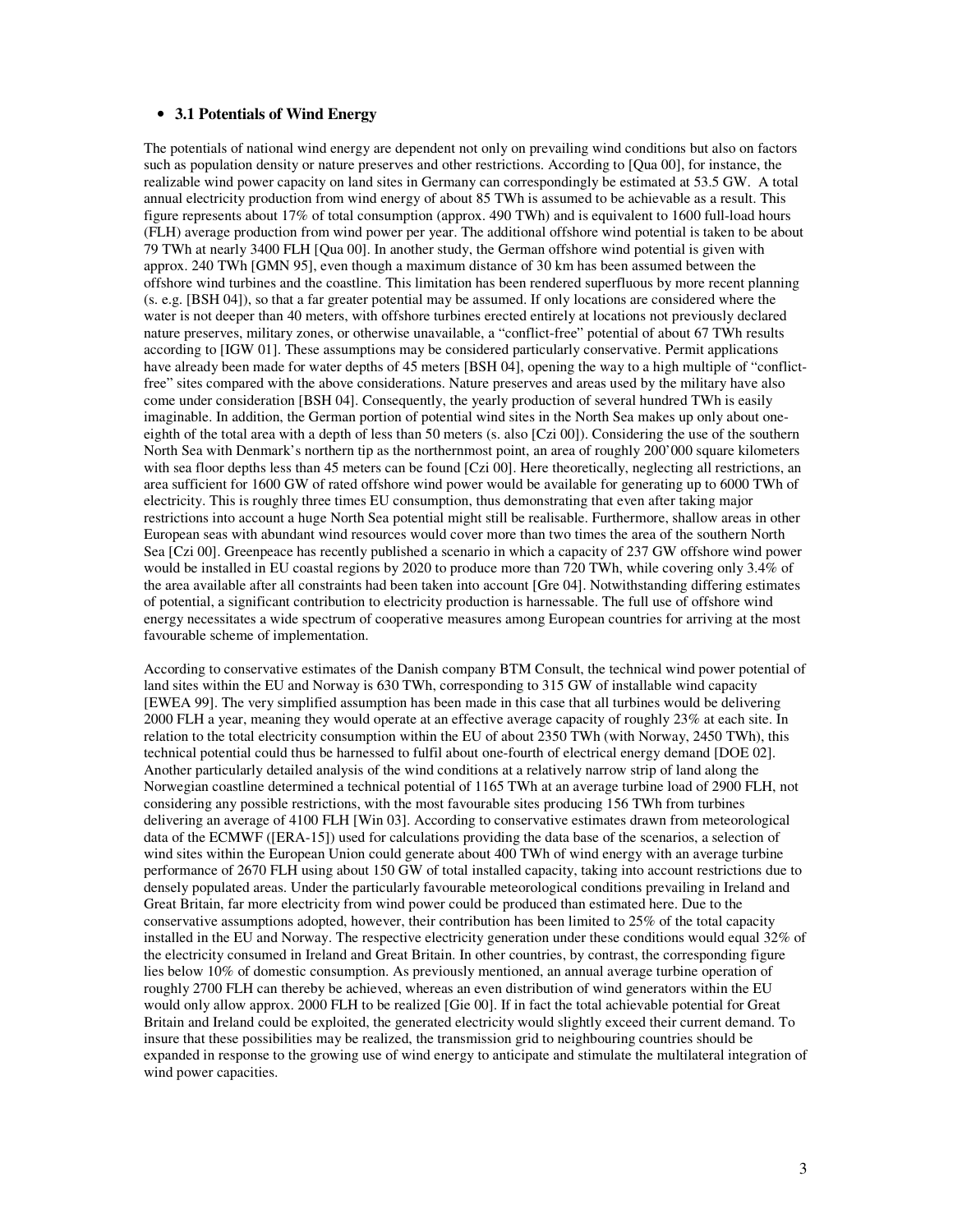The land-based wind power potentials in the EU are limited to the estimated levels identified above, due less to technical and meteorological restrictions than to the population densities of particular regions. If it were possible to use land areas freely, electrical energy requirements could be fulfilled many times over with wind power alone (s. figure 1). Restrictions due to the high population density are of secondary importance in many distant windy regions surrounding Europe. The population densities of northern Russia and western Siberia, northwestern Africa, and Kazakhstan lie between  $0-2$  inhabitants/km<sup>2</sup> and are thus at least two orders of magnitude below those of Germany with its 230 inhabitants/ $km^2$  (s. e.g. [Enc 97]). In addition, these areas are steppes, deserts, semi-arid regions, or tundra of practically no inherent economic value, so that wind electricity generation may be instituted as a beneficial means of "farming in the desert".



*Figure 1 Potential of average annual electricity production from wind energy of the years 1979 – 1992; meteorological data: ECMW. The theoretical generation potential of wind energy, shown in the red quadrangle when land areas are used with over 1500 FLH, is between 120,000 and 240,000 TWh (turbine placement 4 – 8 MW/km<sup>2</sup> ).* 

The potential electricity production from wind power is shown in figure 1. Even considering only land sites at which more than 1500 FLH can be achieved (within the rectangle roughly 40% of the land area), and without further restrictions, the area shown within the rectangle comprising Europe and its neighbours could deliver 120'000 – 240'000 TWh of electricity from wind power at a installation density of 4 – 8 MW/km<sup>2</sup>. This result constitutes a maximum of about one hundred times the current electricity demand of the EU or fifty times the electricity consumption of all countries within the selected area. If only the best wind sites with the highest production at an installation density of 8 MW/km<sup>2</sup> were employed, just 4.3‰ of the land area would be required to provide the equivalent of the annual electricity consumption of the entire area within the rectangle shown on the map. About 2.5‰ of the area would be adequate for covering the equivalent of the electricity demands of the EU. Furthermore, the area covered by the turbines and accompanying infrastructure themselves is typically only about 2% of any land dedicated to wind farming. (The figure of 2% applies generally to wind farms consisting of individual turbines of 600 kW rated capacity. The area is reduced if larger single units are employed.) Therefore, the land area required for generating the equivalent of total EU electricity consumption is actually less than 0.05‰ of the entire marked geographical area. By comparison, the roughly 6% of total land area in Germany currently sealed by streets, buildings, and other infrastructure covers a thousand times bigger fraction of space. The three regions previously mentioned – northern Russia with northwestern Siberia, northwestern Africa, and Kazakhstan – each offer greater wind energy potential alone than required for meeting EU consumption requirements in their entirety. In the following treatment, therefore, only the areas within these regions with the highest yields have been considered. In table 1, the size of the areas selected for the analysis, the installable turbine capacity for a conservative assumption at a moderate installation density of 2.4  $MW/km<sup>2</sup>$ , the expectable average production of the turbines assuming wide-range turbine placement over the selected area, and the expectable yearly output are given.

| Country | <b>Annual Production</b> | Total area | <b>Potential rated</b> | Potential  |
|---------|--------------------------|------------|------------------------|------------|
|         |                          | selected   | Power                  | production |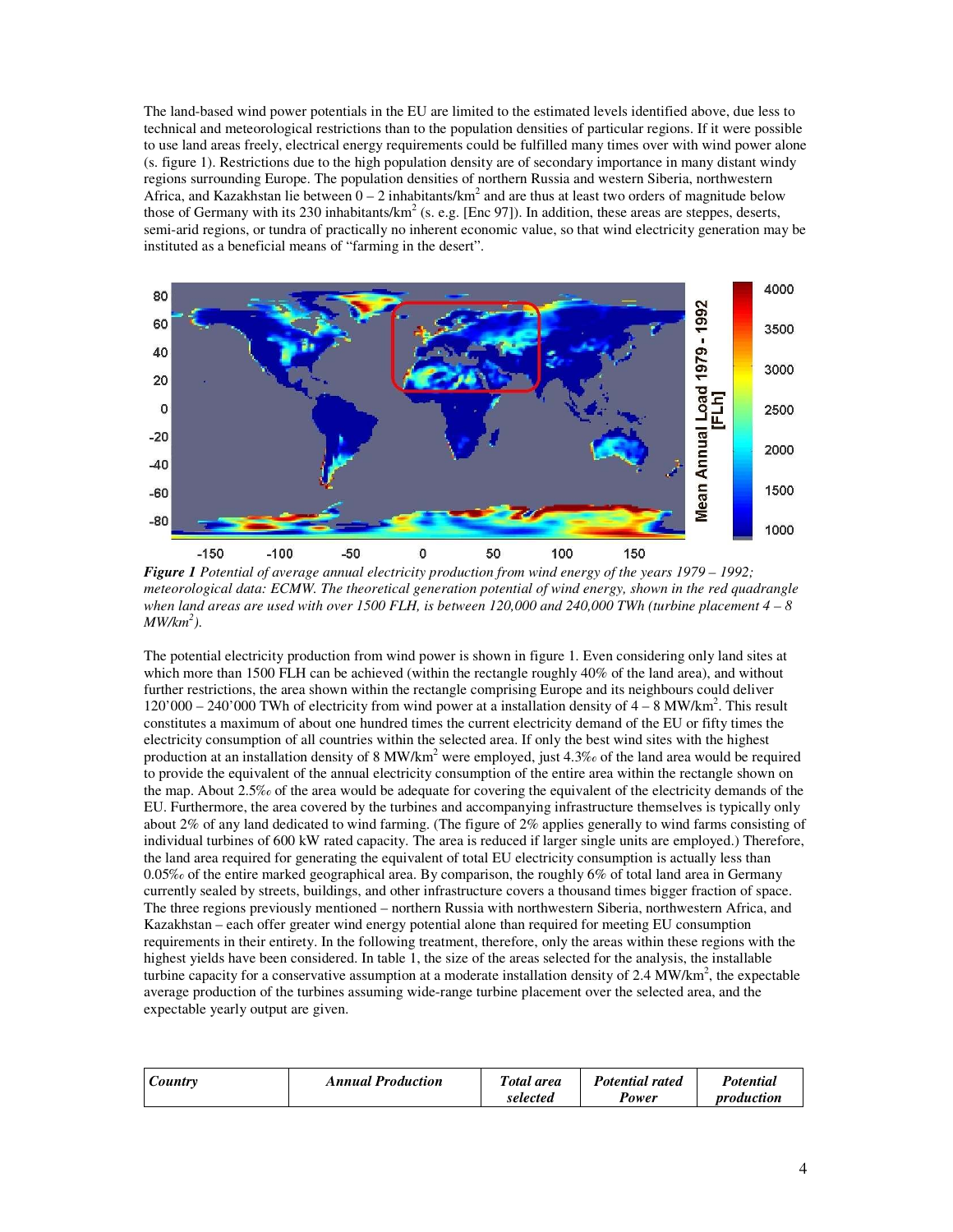|                                              |               | [FLH/a] |                | [ $km^2$ ] | IGW | [TWh/a] |
|----------------------------------------------|---------------|---------|----------------|------------|-----|---------|
|                                              | Min           | Ø       | Max            |            |     |         |
| Northern Russia and<br>North-western Siberia | 3000          | 3100    | 3400           | 140.000    | 350 | 1100    |
| North-western Africa                         |               |         |                |            |     |         |
| <b>Southern Morrocco</b>                     | 3200          | 3400    | 3700           | 50.000     | 120 | 400     |
| <b>Mauritinia</b>                            | 2650<br>coast | 3000    | 3250<br>inland | 44.000     | 105 | 320     |
| Kazakhstan                                   | 2500          | 2600    | 2800           | 90.000     | 210 | 550     |

*Table 1. Expectable turbine output for wide-area wind energy deployment in distant regions of high wind yield, total area of the selected regions, assumed installable turbine capacity at 2.4 MW/km<sup>2</sup> , and expectable yearly output. The output varies within partial areas within the regions, as reflected in the specifications Min, Ø and Max (expanse of each partial area roughly 1.125° in NS and EW direction).* 

Because of the data used, the estimates tend to be conservative. In the case of southern Morocco, for instance, measurements have shown that load factors of far more than 4500 FLH may be assumed directly on the coast at favourable locations [ER 99]. In Kazakhstan, measurements and other investigations likewise indicate that yields significantly over 4000 FLH may be expected [BMW 87] [Nik 99]. The higher the topographical complexity of the terrain, the more significant the underestimation of wind conditions tends to be. Wind potentials in [CGM 03] calculated from Risø for the region at the Gulf of Suez in Egypt represent the most extreme underestimation of wind conditions in any complex terrain known thus far to the author. A comparison of this map and the corresponding data with the data depicted in figure 1 indicates a maximal average production of roughly 2200 FLH at low spatial resolution (like the data derived from ECMWF data, which build the basis of the scenarios), while the high-resolution Risø data correspond to 6000 FLH (for better comparison, see also [Czi 01]). Even if this example is particularly extreme, such underestimation is rather typical for complex terrains, making clear that the scenarios represent a very conservative approximation of actual possibilities and thus provide compelling reasons for further argumentation, since - as the example shows - there must be substantially better wind potentials worldwide at many places than can be inferred from the data bases used for the scenarios. This expectation can be convincingly proven by comparing the conditions for electricity production from wind energy shown in Figure 1 with high resolution data for parts of the Chinese mountainous areas [EGH+02] or many other regions, for example, in the Americas or South East Asia (s. e.g. [AWS 01]).It appears certain that high-yield locations would be exploited first if they were known, whereby high potentials could be expected at high quality sites.

### • **3.2 Photovoltaic Potential.**

The potential for photovoltaic electricity generation has been estimated for Germany to lie at about 190 GW (150 TWh), some 120 GW (95 TWh) of which would be on rooftops [Qua 00]. This figure corresponds to an average yearly load of 770 FLH or 780 FLH on roofs. The calculations drawn from meteorological data of the ECMWF and NCEP have shown that good modules employed on rooftops with optimum angular position and unaffected by shadows could produce about 950 FLH.

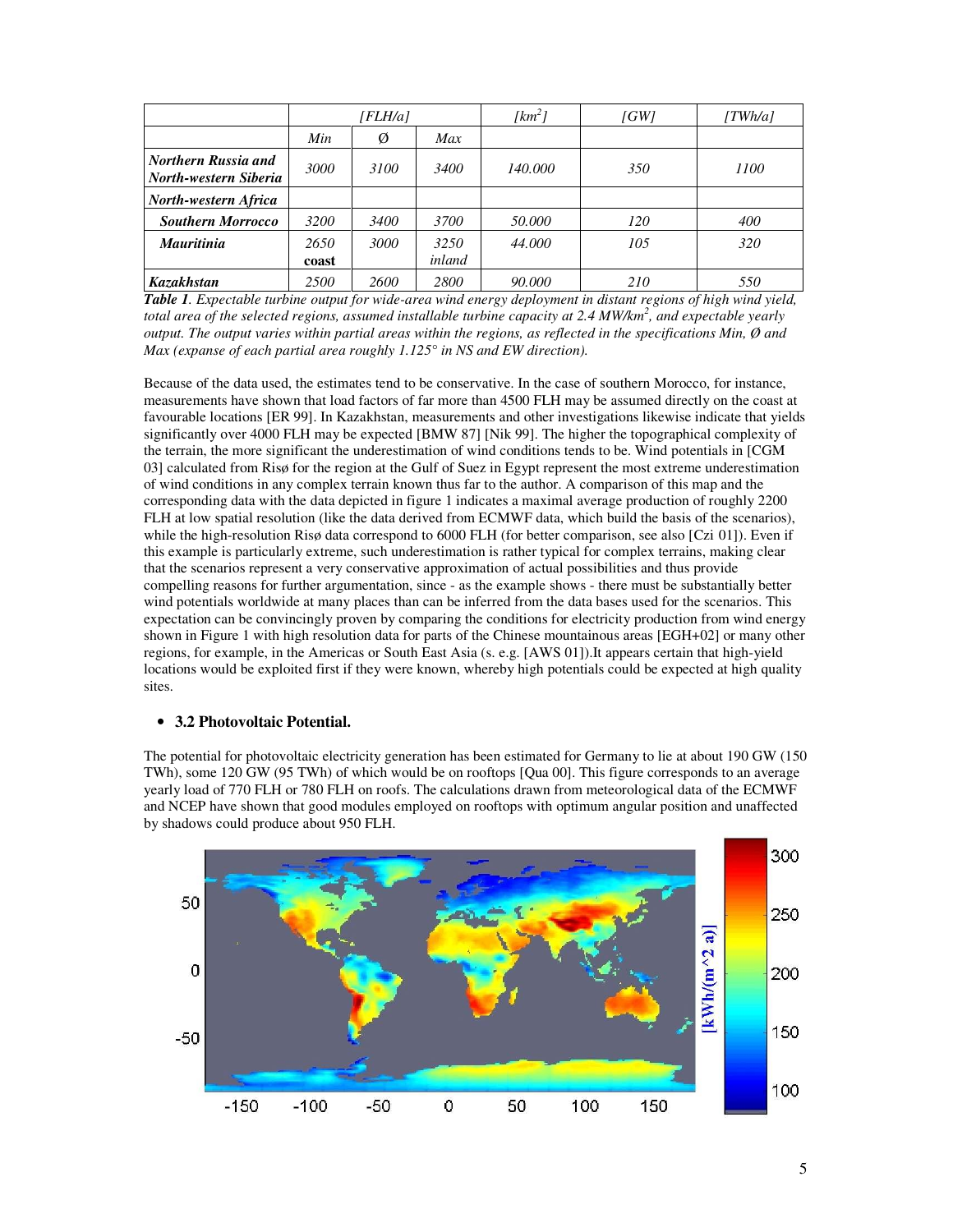*Figure 2 Potentials for average electricity production from photovoltaic generation derived for the years 1983- 1992 Module = 14%, System = 11.5%, Orientation East-West with Slope = Latitude; met. data: ECMWF and NCEP.* 

The difference to the values given in [Qua 00] is due primarily to the inclusion of shadow and disorientation factors. figure 2 shows the potential yearly electricity production from PV. Table 2 contains the potentials and FLH for a number of countries.

|                        |      | <b>Rooftop PV Potentials</b> | Load  |           |  |  |  |
|------------------------|------|------------------------------|-------|-----------|--|--|--|
| <b>Country or Area</b> | P    | EG                           | $L_0$ | $L_{opt}$ |  |  |  |
|                        | [GW] | [TWh]                        | [FLH] | [FLH]     |  |  |  |
| <b>Germany</b>         | 120  | 95                           | 780   | 950       |  |  |  |
| <b>Portugal</b>        | 10   | 14                           | 1100  | 1350      |  |  |  |
| <b>Finland</b>         | 5    | 4                            | 660   | 800       |  |  |  |
| Algeria & Morocco      | 81   | 96                           | 1200  | 1450      |  |  |  |
| Mauritania & Senegal   | 32   | 42                           | 1300  | 1700      |  |  |  |
| <b>Total EU 15</b>     | 550  | 470                          | 850   | 1050      |  |  |  |

*Table 2 Potential power (P) and electricity generation (EG) from PV (Module efficiency = 14%) on roofs as well as simplified assumptions on the expectable average equipment load factor*  $(L_0)$  *under consideration of the losses due to shadows and roof disorientation, or under optimum conditions (L<sub>opt</sub>). It has been assumed that the same roof area per inhabitant is available in all countries as in Germany an that it is distributed in the countries according to the population.* 

# • **3.3 Potentials of Solar Thermal Generation**

A second variety of solar electricity generation makes use of linear concentrating of solar radiation in parabolic mirror arrays (s.e.g. [Gre 03]) (Similar configurations, not yet constructed in operational size for power plants, have been realized with linear Fresnel reflector arrays [Sol 03].). With this technology, the desert regions of northern Africa could satisfy 500 times the electricity demand of all EU countries. Since domestic consumption is comparatively low, however, this high solar energy potential could only be realized to a significant extent if solar power were exported outside the northern African region. The output of these solar thermal power plants with parabolic arrays depends crucially on their design. Therefore, the performance characteristics can be stated only with reference to the design parameters. The use of thermal storage units is of major importance in this respect. The quality of the site can be determined by the heat production of the mirror array, independent of the specific parameters of the power plants, as shown in figure 3.

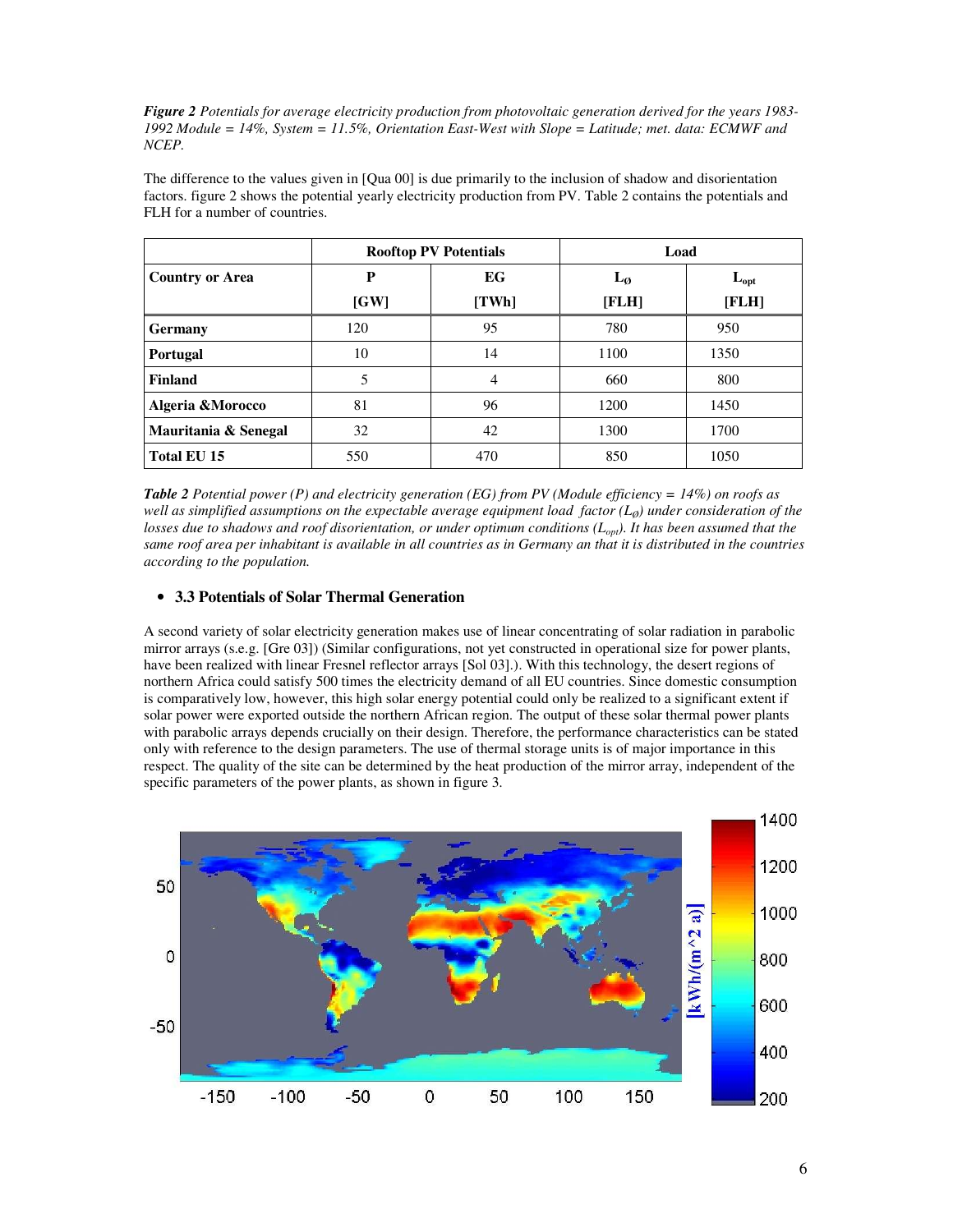#### *Figure 3 Potentials of average annual heat production from parabolic linear concentrating mirror fields for solar power plants for the years 1983-1992; met. data: ECMWF and NCEP.*

The heat may be employed in a conventional thermal power plant to generate electricity at an efficiency of about 35%. If heat storage is included in the overall design, a larger linear mirror array is employed to charge the storage medium during the day. In this way, electricity may be produced throughout the night while supplanting the fossil fuels otherwise necessary for continuous operation of the plant. The storage facility therefore provides greater flexibility and reduces the cost of the solar electricity produced, since the conventional part of the power plant utilizes more solar heat, which during the night is delivered from storage. Therefore, the specific costs of the conventional part are lower, while not entirely compensating for the investment in storage capacities. In order to estimate the achievable electricity generation at certain locations, as an example it is assumed that the storage has been generously dimensioned for 14 FLH, so that the solar heat produced in the mirror field will never be partially wasted due to the limited capacity of the conventional steam power plant section. Such a parabolic trough power plant could attain nearly 5600 FLH in southern Morocco (western Sahara). Farther south in Mauritania, more than 5800 FLH would be possible, while 3000 FLH could be expected at a good location on the Iberian Peninsula.

# • **4 Smoothing Effects**

If the renewable electricity is delivered with large fluctuations, the availability of quickly responding power plants becomes increasingly important to avoid bottlenecks of the supply. Storage hydropower stations are among the most interesting technologies for this purpose and already exist with high capacities. This does not hold true for every individual country, however. The currently installed capacity in Germany is only 1.4 GW with a storage volume of 0.3 TWh, which in itself cannot provide any major contribution to long term regulation. The combination of such facilities, however, would play a significant role in a highly interconnected European electricity network. The Scandinavian NORDEL power system currently has an installed capacity of about 46 GW and a storage volume of approx. 120 TWh (s. also [Nor 97a] and [Nor 97b]). In the UCTE grid, to which Germany likewise belongs, the corresponding values are 49 GW and 57 TWh [UCTE 98] [UCTE 00]. The total storage capacity of the NORDEL and UCTE grid systems is thus equivalent to more than a month of average consumption in the EU and Norway combined. Dedicating these plants to the prevention of power shortages from other production would alter their routine operation, but could enable a very efficient system to be realized. It would probably also be worthwhile to increase the installed generating capacities of the storage hydropower plants, thereby increasing the ratio of rated power to storage volume to permit the compensation of additional fluctuating generation from other renewable sources. Only if the momentary output of resource-constrained power stations exceeds demand, and storage capacities are likewise filled also for all pumped storage facilities, a portion of the potential renewable electricity generation will be lost unused.

The better the renewable energy generation corresponds with the temporal electricity demand, the smaller the power requirements and the necessary storage capacities of the storage power plants engaged for backup purposes (s. [CDHK 99]). Generation variations may be smoothed by increasing the geographic distribution of the plants delivering fluctuating electricity ([CE 01]). In general, the expanse of the area required for smoothing increases with the length of time required to compensate for changes in production. Seasonal variations require bridging distances of several thousand kilometers. The temporal smoothing effect differs according to the type of renewable energy and the technology employed as well as according to a more or less appropriate combination of the various production sites.

### • **4.1 Smoothing Effects for Wide-Area Employment of Wind Energy**

The most favourable areas for electricity production from **wind power in EU** countries are dominated by winter winds. For this reason, as is illustrated in figure 4, the major contribution of wind generation occurs during this period.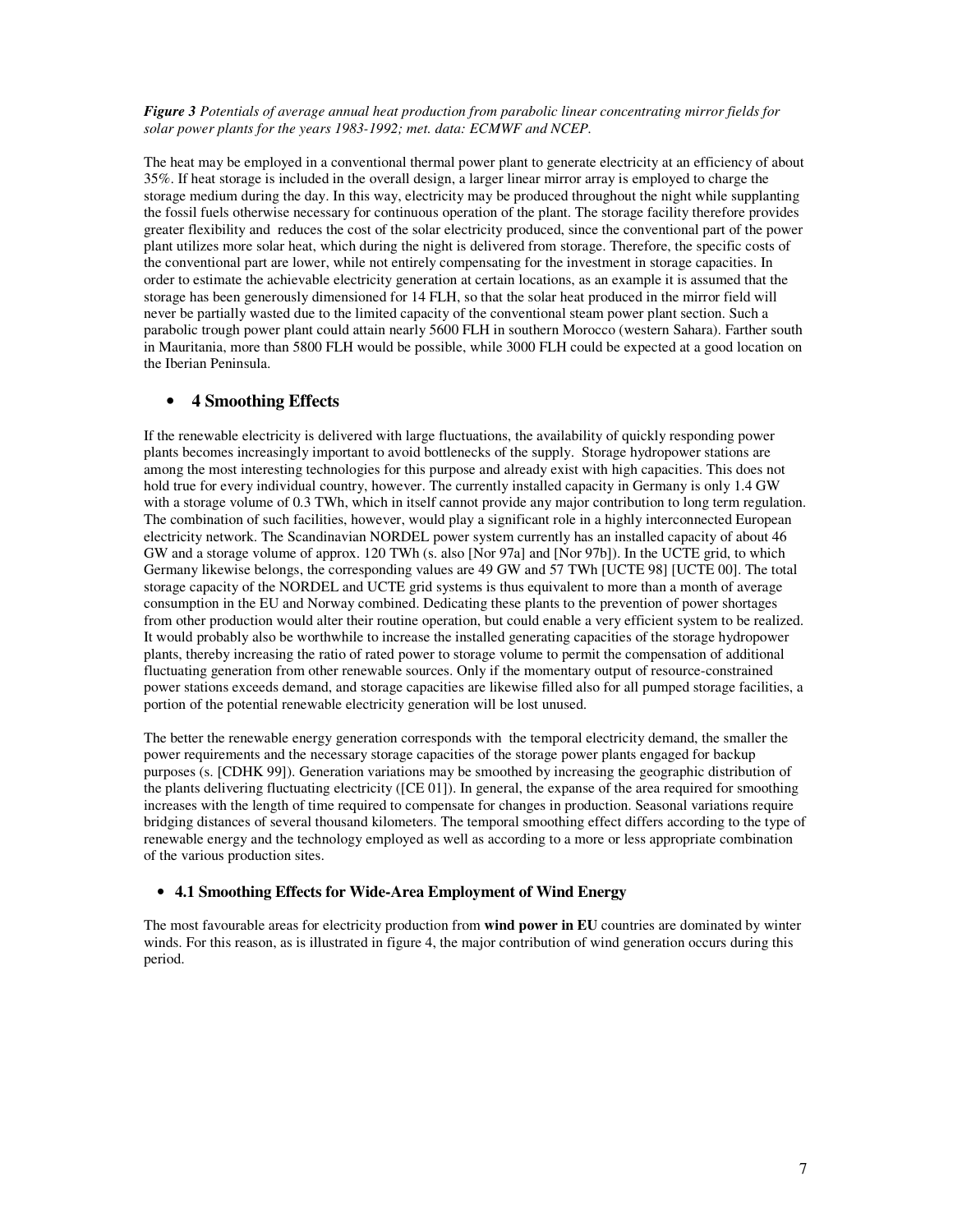

*Figure 4 Seasonal comparison of average electricity generation from wind, quotient of average monthly values of July and January production 1979-1992; met. data: ECMWF.* 

The achievable production - Graph E) - figure 5 varies from month to month significantly more than the electricity demand - Graph G). The trade wind regions of northern Africa (southern Morocco and Mauritania, Graph c) and d)) exhibit similarly strong seasonal variations, but their peak production is during the summer months.



*Figure 5 Relative monthly average: electricity production from wind turbines (WT) in selected good wind areas and electricity consumption of EU and Norway. a.) to d.) represent Extraeuropean production E.) represents European production and F.) is the combined production of wind power at all regions whereas G.) represents the average consumption in the EU & Norway weighted with the today's rated power of all power plants installed.*

By selecting a combination of certain areas for production, the typical monthly electricity generation may largely be matched to the demand. This fact is illustrated in Graph **F)**, in which one-third of the rated capacities are assumed to lie within the EU, with the rest equally divided among the other regions. In this manner, the area of generation and thus the total potential is greatly expanded, simultaneously accompanied by very beneficial smoothing effects. The variations in the electricity production from wind power diminish by transcending from the simultaneous feed-in from domestic European locations to generation that includes production from outside of Europe. In the case of a high percentage of electricity being produced from wind power, the instances of excessive generation will be significantly reduced as well as the periods of relatively low feed-in from wind power.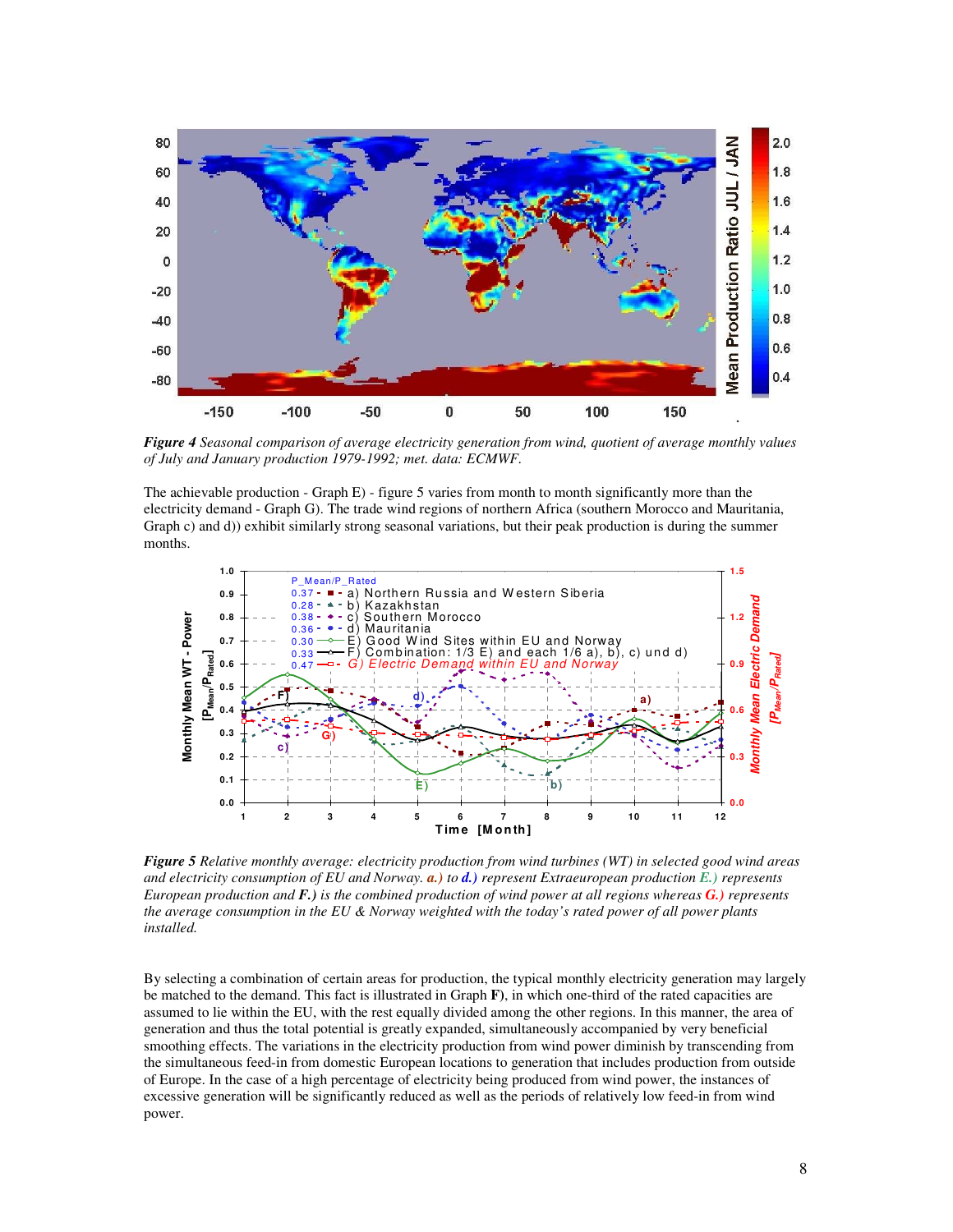#### • **4.2 Smoothing Effects for Wide-Area Employment of PV Generation**

Photovoltaic generation exhibits significant minima during the winter months. December in Europe is characterized by the lowest photovoltaic electricity production. The monthly production is compared in figure 6 for July and December. The differences are naturally most dramatic in Scandinavia, where December delivers only 3% of the output achieved in the best month. This relationship is 40% on the Iberian Peninsula, and still about 23% for the EU in its entirety. It is therefore obvious that the months of maximum production differ from the months of peak demand.



*Figure 6 Seasonal comparison of average photovoltaic electricity generation, quotient of average monthly values of July and January production 1979-1992; met. data: ECMWF and NCEP* 

### • **4.3 Temporal Behaviour of the Electricity Produced by Parabolic Trough Power Plants**

Due to the parallel configuration of the mirror elements, the trough array may partially block the rays of the sun when it is low on the horizon. For this reason, and because of the low angle of incidence during the winter, the output varies throughout the months of the year in addition to random changes of incident radiation caused by local weather phenomena. This effect is diminished gradually while approaching equatorial latitudes, but it is still distinctly noticeable even at locations in southern Mauritania, where the achievable production in December reaches more than 80% of July production, as indicated in figure 7. Solar thermal generation alone is therefore not adequate to track the seasonal variations in European electricity consumption. In combination with European wind power, however, this requirement may be quite easily met.



*Figure 7 Seasonal comparison of average heat production by mirror arrays in concentrating parabolic power plants, quotient of average monthly values of December and July production 1983-1992; met. data: ECMWF and NCEP.* 

### • **5 Costs of Electricity Production and Transmission**

In the following considerations, the regions previously identified both within the EU and in the expansive surrounding areas have been examined with regard to the local costs of production. For certain distant locations, the expected transmission costs to the city of Kassel, which has been selected arbitrarily, have also been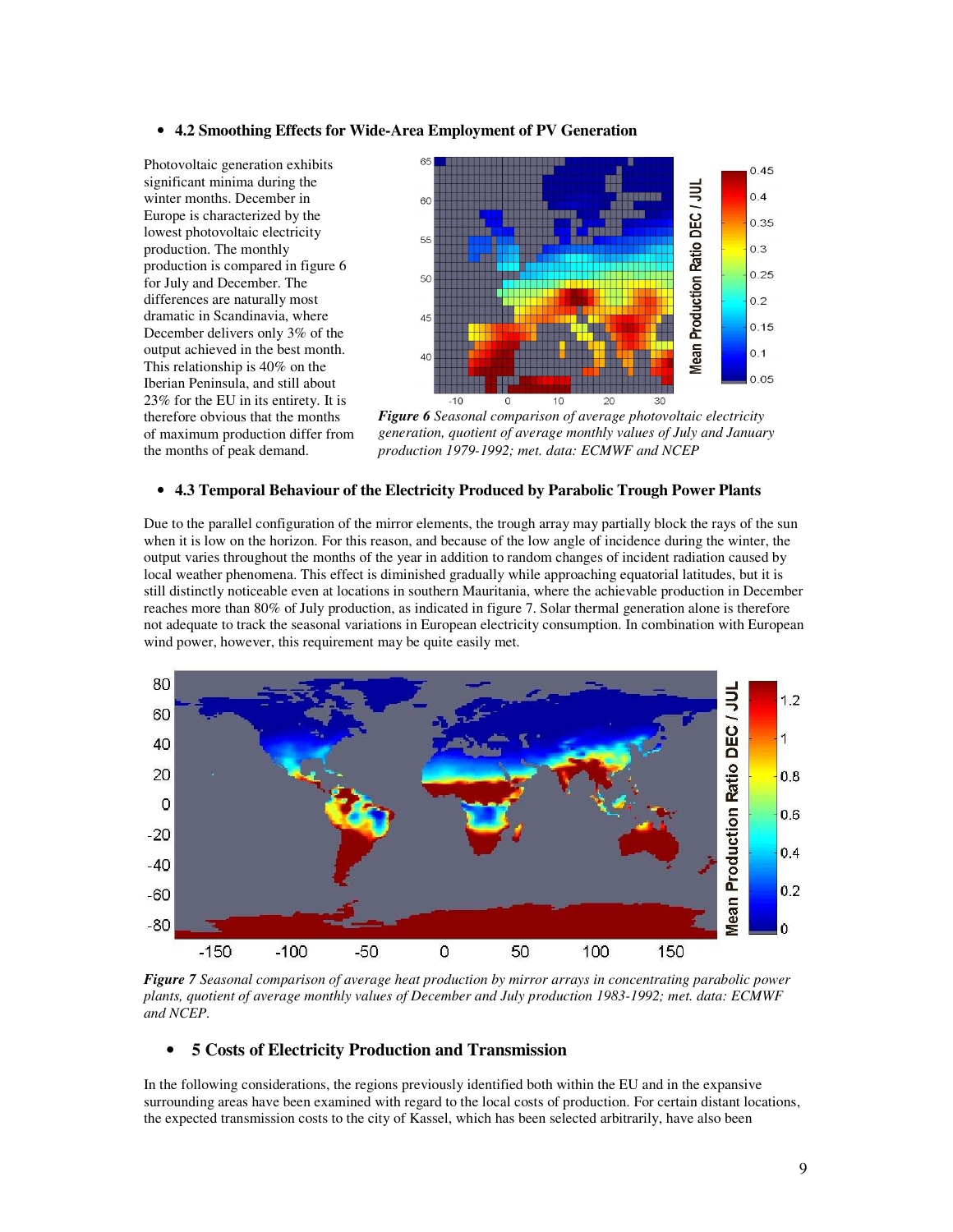included. The costs are comprised of the capital investments in all components calculated at a real interest rate of 5%, the outlays for maintenance and repairs, as well as additional expenditures such as insurance and operating expenses.

# • **5.1 Costs of Wind Energy**

Wind turbines have been calculated using a specific cost of  $1000 \epsilon$  per Kilowatt. The expected costs for offshore wind farms are currently assumed to be about 1850 €/kW, whereby locations in the North Sea promise a yearly equivalent output of 3500 FLH (s. [Pla 00], [SEAS 97] and [CHK 98]). An assumed turbine service life of 20 years is used to calculate the annuity, and the yearly operating costs are set at 2% of the total capital investment.

If the full potential of electricity generation from wind power in Germany were to be realized, an equivalent average generation of 1600 FLH with electricity costs of 6.3  $\epsilon$ ct/kWh could be achieved according to the computational method mentioned above. The costs for electricity generated by offshore wind turbines may be estimated at 5 €ct/kWh. Equal distribution of wind power throughout all EU countries (according to the yield anticipated in [Gie 00]) would likely result in an average cost of about  $5 \text{ Ect/kWh}$ , as well. With the concentration on particularly good sites proposed above, about 3.7 €ct/kWh could be achieved. Table 3 gives the calculated local electricity costs for northern Russia with western Siberia, southern Morocco, Mauritania, and Kazakhstan as well as the transmission distances, costs, and losses. It should be noted that local measurements in southern Morocco [ER 99] clearly indicate the existence of sites capable of achieving 2.2  $\epsilon$ ct/kWh locally, while the Egyptian sites previously mentioned promise generating costs of only 1.7 €ct/kWh owing to expectable yields above 6000 FLH. The transmission line losses would be greater because the high level of output raises the ohmic drop, but nevertheless costs of delivered electricity below 3.5 €ct/kWh may be expected for the Moroccan high-yield sites and even less for Egyptian wind power reaching central Europe. If the electrical energy from Morocco were to be transmitted initially only as far as Spain, the cost would probably lie below 3 €ct/kWh. As soon as the high-yield predictions have been verified, wind energy imports from Kazakhstan could likewise be considered possible at costs of less than  $4 \text{~$Cct/kWh}$ . Yet because of systematic underestimations mentioned above, these particularly good sites are not represented in ECMWF data, which form the meteorological basis of the scenarios. They are consequently omitted in the scenarios and will be accorded no further discussion in this paper.

|                                 | Wind power |            |                    | Solar thermal electricity  |           |            |                              |            |          |     | <b>PV</b> |           |            |                    |          |
|---------------------------------|------------|------------|--------------------|----------------------------|-----------|------------|------------------------------|------------|----------|-----|-----------|-----------|------------|--------------------|----------|
|                                 | a)         |            |                    | b) With St.<br>$c)$ No St. |           |            | d) With St. $\frac{1}{2}$ FK |            | $\bf{e}$ |     |           |           |            |                    |          |
|                                 | EC         | <b>ECK</b> | L                  | DK                         | <b>EC</b> | <b>ECK</b> | EC                           | <b>ECK</b> | EC       | ECK | EK        | EC        | <b>ECK</b> | L                  | EK       |
|                                 | [ect/kWh]  |            | $\lceil \% \rceil$ | [km]                       | [ect/kWh] |            |                              |            |          |     | [km]      | [ect/kWh] |            | $\lceil \% \rceil$ | [km]     |
| Algeria &<br><b>Morocco</b>     |            |            |                    |                            |           |            |                              |            |          |     |           | 42        | 49         |                    | 8.6 3100 |
| <b>Iberian</b><br>Peninsula     |            |            |                    |                            | 13.9      |            | 14.2                         |            | 9.3      |     | 3000      |           |            |                    |          |
| Kazakhstan                      | 3.9        | 5.6 10     |                    | 4300                       |           |            |                              |            |          |     |           |           |            |                    |          |
| <b>Mauritania</b>               | 3.3        |            | 5.0 10.5           | 4900                       | 7.2       | 9.4        | 9.1                          | 11.2       | 4.8      | 6.5 | 5300      | 37        | 46         |                    | 14 5600  |
| N-Russia &<br><b>NW-Siberia</b> | 3.2        |            | 4.6 10.5           | 4200                       |           |            |                              |            |          |     |           |           |            |                    |          |
| <b>S-Morocco</b>                | 2.9        |            | 4.4 10.5           | 4400                       | 7.5       | 9.4        | 9.3                          | 11.1       | 5.0      | 6.5 | 4400      |           |            |                    |          |

*Table 3 Anticipated local average costs of electricity (EC) and costs at the arbitrary delivery point Kassel (ECK) for electricity generation from: a) land-based wind turbines, b) solar thermal electricity production with heat storage for 14 FLH (With St.), c) as b), but without storage (No St.), d) as b), but at half the current costs for the solar mirror field (With St. ½ FC), and e) PV. The transmission losses (L) include consideration of grid load variations with time due to changing infeed and the transmission distance to Kassel (DK) together with converter losses for the conversion from AC to HVDC.* 

### • **5.2 Costs of Solar Electricity from Photovoltaic Generation**

The calculated cost of photovoltaic electricity is based on an assumed total capital investment of 5500  $\epsilon$  per peak kW generating capacity. This figure represents low-estimate currently achievable equipment costs for roof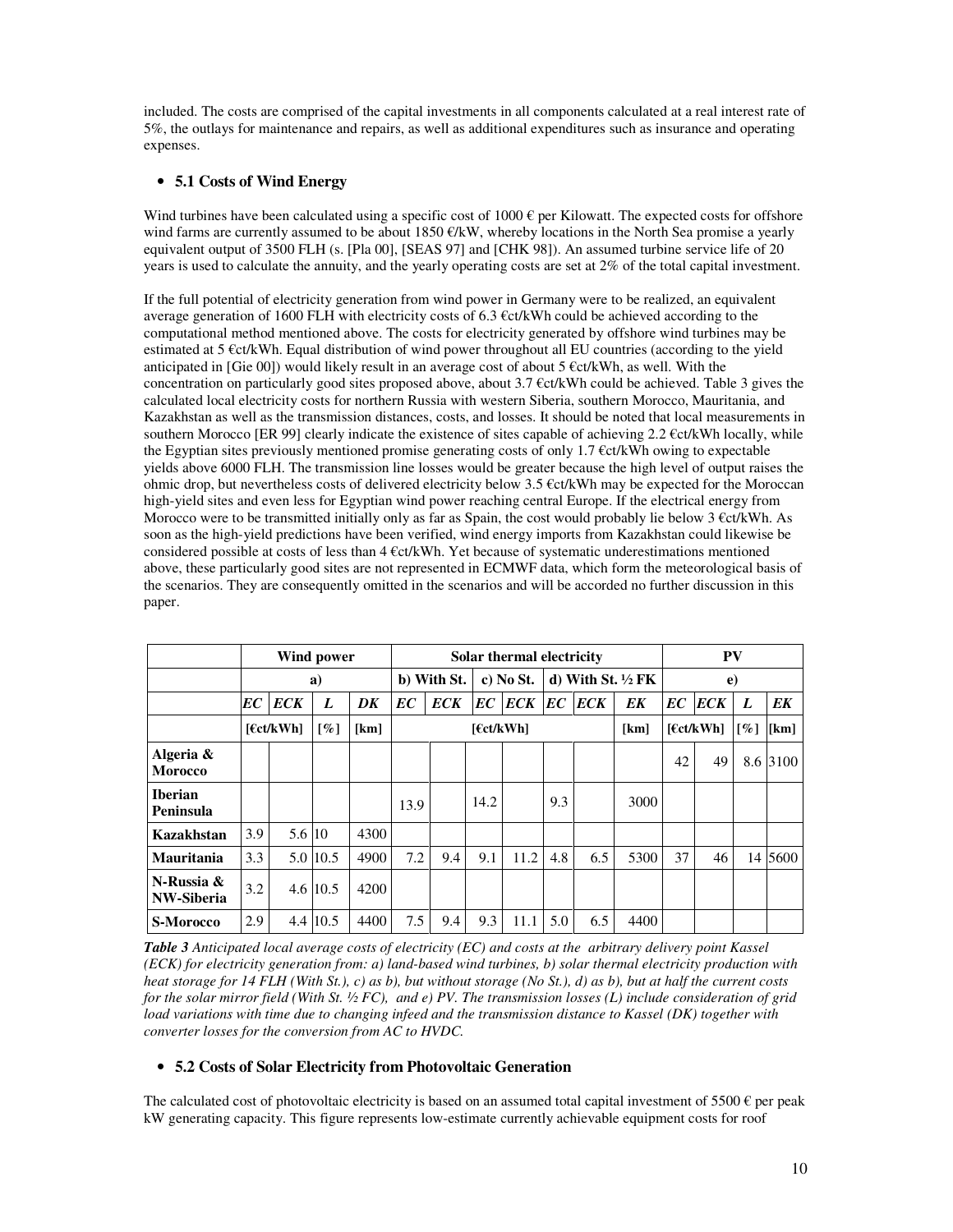mounted PV (compare [Cre 00] [SFV 02]). The operating costs are set at 1.5% per year of the initial investment, and a service life of 20 years is assumed. The resulting average costs of electricity are 68  $\epsilon$ ct/kWh in Germany and 61 €ct/kWh in EU countries overall. Optimum placement of the modules in locations unaffected by shadows allows generation costs to be reduced by about 18%. These lower cost assumptions apply also to the scenarios, since here the higher yield data form the basis of calculations. Electricity transmission from exemplary production regions with high solar irradiation (Morocco and Algeria) has been included into this consideration (s. table 3). The transmission costs of 6.5  $\epsilon$ ct/kWh are due mainly to losses responsible for 4  $\epsilon$ ct/kWh, while the remainder arises from the capital investment for the high-voltage DC grid. Photovoltaic electricity generation is significantly more expensive than wind power by about one order of magnitude. Even imported photovoltaic electricity with its significantly greater cost efficiency does little to change this relationship.

### • **5.3 Costs of Solar Electricity from Concentrating Parabolic Trough Plants**

Cost calculations for this case are more difficult than for the previously treated technologies, mainly because of the high variety of possible plant configurations. The use of a heat storage medium enhances the output characteristics, reducing the losses resulting from unused excess heat and thus increasing the efficiency of the power plant [EC 94]. Appropriate scaling correspondingly lowers the price of electricity. It is assumed that a worldwide generation capacity of more than 7 GW would reduce the costs of the collector array, the primary component, by about half [KMNT 98]. In table 3, representative calculations are provided that depict the electricity costs both locally and after their transmission to Germany at current and reduced costs of the mirrored troughs when storage is employed or not employed. A ample storage capacity insures that no heat will remain unused. This condition definitely does not lead to the most economical design, so that the cost data may be considered conservative. On the other hand feed in tariffs in Spain are much higher than the cost calculated for the Iberian Peninsula (see also [Czi 08]). Therefore the cost assumptions may be reviewed using cost figures for the plants which are currently erected in Spain. An additional assumption used for calculations enhancing conservatism is that 70% of the electricity has been generated from stored heat, resulting in relatively large average storage losses. The capital investments of very large solar power stations are  $185 \text{ } \infty$  per m2 of mirror array. (Concepts with more effective collectors are already envisioned that would reduce the costs of electricity by about 30 – 40%, and might now already have been in the prototype stage [SM 01].) In a power plant without thermal storage, a mirror surface of approximately  $6m^2$  per kW of electrical power (kWel) is required, whereas the addition of a heat storage with 14 FLH storage capacity raises this value to approximately  $15m^2/kW_{el}$ . The cost of the storage itself lies at around 60  $\epsilon/kWh_{el}$ . (This value is also used for the scenario, although recent research has indicated that it would thereby be overestimated by a factor of 3, since more expedient configurations would allow two thirds of the original storage volume to be avoided [LS 02].) The capital investment for the conventional part of the thermal power plant is assumed to be 525  $\epsilon$ /kW<sub>el</sub>.

Since northern and central European regions are less suited for electricity generation using concentrating parabolic trough arrays, comparisons have been made between a region on the Iberian Peninsula in southern Portugal and areas both in southern Morocco and in Mauritania. The transmission line load has been assumed equivalent to full capacity operation of the solar power plant during a operating time necessary to produce half of the annual solar thermal electricity production, with the remaining 50% of the electrical energy divided in a power ratio of 2:1 over the rest of the operating time in order to approximate average transmission loss. The results are compiled in table 3. The cost of electricity from parabolic trough power stations for current component prices at good locations are comparable to the costs of electricity from wind power produced at locations capable of delivering about 1400 FLH. If the anticipated cost regression of 50% for the solar field can be realized, controllable solar power from concentrating solar power stations in northern Africa employing heat storage needs not to be more expensive even after transmission to Germany respectively somewhere in the centre of Europe.

## • **6 Scenarios: Cost-Optimised Electricity Supply Entirely with Renewable Energies**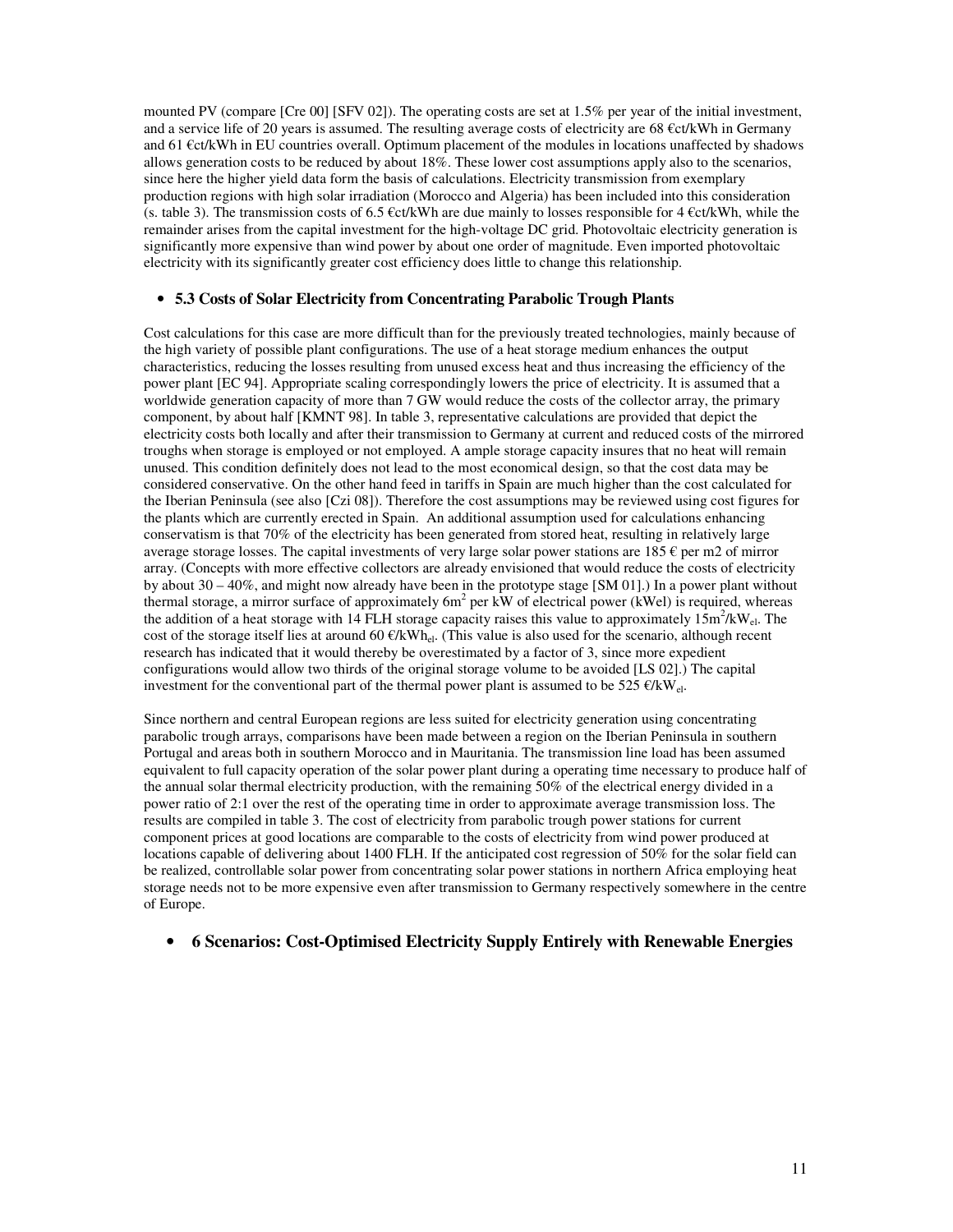At the Institut für Solare Energieversorgungstechnik (ISET) in Kassel scenarios for a future electricity supply entirely with renewable energies have been developed (for detailed information see [Czi 05]). Various concepts have been studied for providing renewable energies to Europe and neighbouring regions. An extensive region (s. figure 8) with approx. 1.1 billion inhabitants and an electricity consumption of roughly 4000 TWh/a has been



*Figure 8 Possible electricity supply area divided into 19 regions with schematic representation of potential electricity transmission paths using HVDC to the geographic population centres of the regions*

analysed to determine the available potentials for a future energy system. This process has taken into account ECMWF data as the meteorological basis and the population density as a restrictive factor for the wind energy potentials or estimated roof areas in all countries within the shown regions for determining the roof top photovoltaic potentials, combined with data on solar irradiation (ECMWF and NCEP/NCAR), wind speeds, and also temperatures used e.g. for photovoltaic electricity production and for solar thermal electricity production. Also other renewable resources such as biomass and hydropower have been investigated or included at the level of current knowledge. Mathematical optimisation routines have been applied to the question of which

renewable resources with their individual temporal behaviour at different sites and with different yields should be used, and how selection should be made to achieve optimum cost performance. (A linear optimisation with roughly 2.45 million restrictions and about 2.2 million free variables was employed to find the best combination in each scenario.). The optimisation takes into account the temporal behaviour of the combined consumption of all countries within every individual region shown in figure 8 as well as all requirements imposed by resourceconstrained production. Both sets of data, electricity demand and temporal behaviour of the possible production, have been compiled for optimisation (using time series with three-hour intervals) for all of the 19 regions to be supplied with electricity. The optimisation process ensures that supply will meet demand at any time, while determining if and to which extent any potential source is to be used, and how every part of the supply system will operate, including the dimensioning and operation of a HVDC grid that is superimposed on the current grid infrastructure. The criterion of optimisation is the minimization of overall annual costs of electricity when fed into the regional high-voltage grids, enabling these costs to be compared directly with those from regular power stations feeding into the conventional AC-high-voltage grid. However, the economic optimisation of all power plant operations for a time frame greater than, or equal to, three hours has simultaneously been included using sets of time series extending over one year.

### • **6.1 Base Case Scenario**

The promising results for the base-case scenario – which assumes an electricity supply system implemented entirely with current technology using only renewable energies at today's costs for all components (see [Czi 01] and [Czi 05] for detailed information on underlying assumptions) – indicate that electricity could be produced and transported to the local grids at costs below 4.7 €ct/kWh, which hardly differs from the case of conventional generation today. (At gas prices in 2007 of about 2.89  $\epsilon$ ct/kWh (8.04  $\epsilon$ /GJ) for industrial consumers in the EU-27 or 4 €ct/kWh in Germany [EC 08], electricity costs from newly erected combined-cycle gas power stations calculationally had already reached significantly higher at  $6 - 7 \text{ }$  Ect/kWhel with EU gas prices or  $8 - 9 \text{ }$  Ect/kWhel with German gas prices for industrial consumers. Also the prices for cheap base load electricity e.g. at the EEX are higher than the costs of electricity in the base-case scenario and already reached more than 6  $\epsilon$ ct/kWh while the monthly average price for the cheap Cal-08 in 2007 always was roughly between 5.2 and 5.6  $\epsilon$ ct/kWh [EEX 06] [EEX 07].) In this scenario, nearly 70% of the electricity originates from wind energy produced from wind turbines with a rated power of 1040 GW. Biomass and existing hydroelectric power plants provide most of the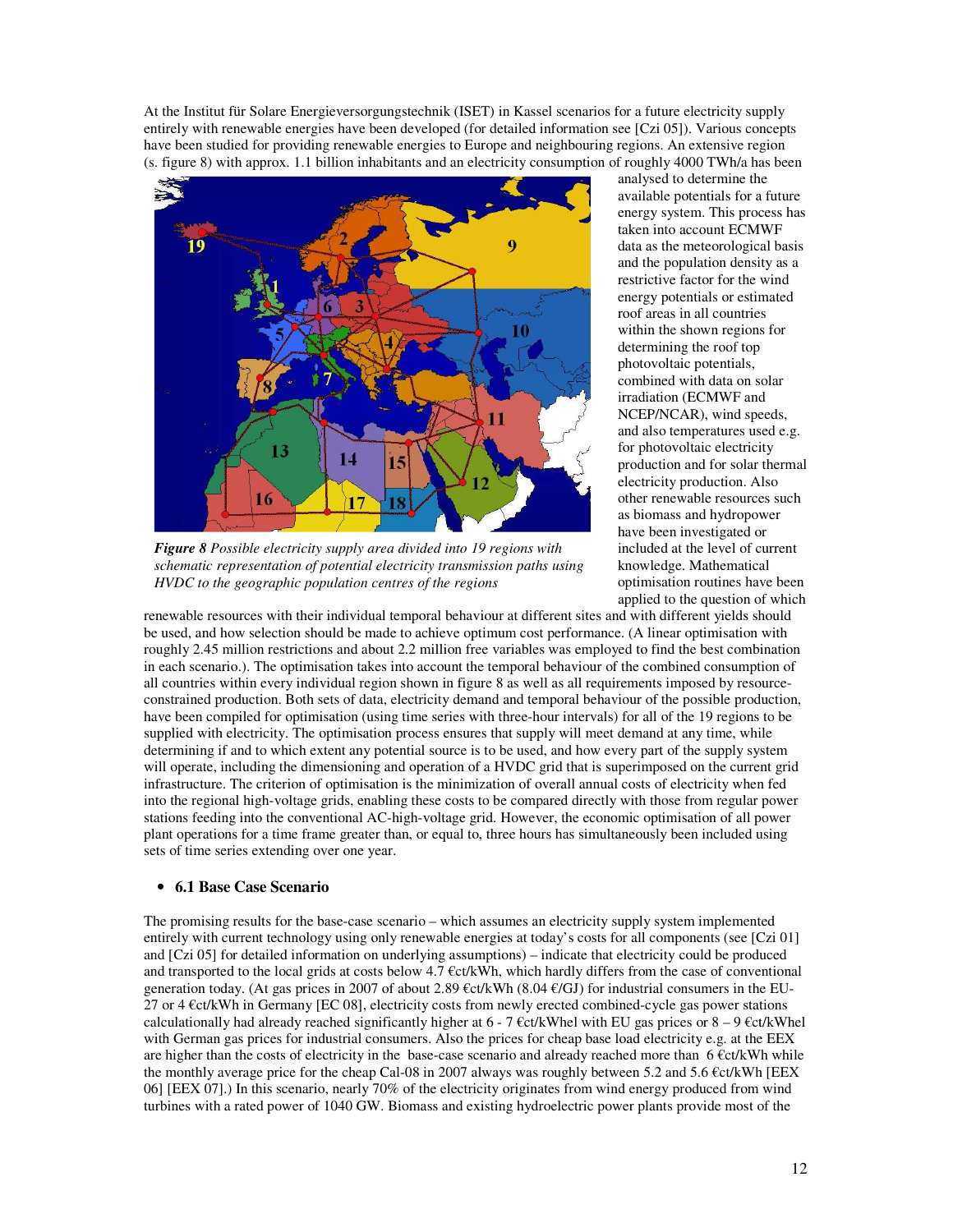backup requirements within the supply area, in which the individual regions are strongly interconnected via HVDC transmission lines. Electricity is generated from biomass at 6.6  $\epsilon$ ct/kWh<sub>el</sub> after proceeds from heat sales have been factored in. This result lies significantly above the average price level, yet the backup capability is essential to reduce the overall cost for the entire system. About 42% of the electricity produced is interregionally transmitted via the HVDC-System whereby the total transmission losses sum up to 4.2% of the electricity produced. Another 3.6% loss is production which neither can be consumed at the time it is produced nor be stored for later use within the pumped storage plants and therefore is produced in excess. These two losses may be considered quite acceptable for an electricity supply only using renewable energies.

### • **6.2 Scenario with Transport Restrictions**

By contrast, if interregional transmission is not allowed in a restrictive decentralised scenario, excess production increases significantly to 10% of the production, and additional backup power as well as backup energy employing other resources becomes necessary within individual isolated regions to meet the demand, leading to great additional expenses. In one scenario, fuel cells powered with renewable hydrogen produce electricity at about 20  $\epsilon$ ct/kWh<sub>el</sub> (This is already a quite optimistic assumption if the hydrogen is assumed to be produced from renewable energies. Furthermore parts of the hydrogen technology can not be assumed to be fully developed and thus the scenario and its inherent cost assumptions must not be regarded as being conservative.), raising the net electricity costs to over  $8 \text{ } \text{\&ct/kWh}_{\text{el}}$  on the average. For Region 6 (Germany and Denmark), this restrictive "decentralized" (insular) strategy would lead to costs of electricity greater than 10 €ct/kWh.

### • **6.3 Scenarios with Reduced Costs for Individual Components**

The effect of cost changes for individual technologies and components was also investigated in particular scenarios. One aim was to find the costs at which PV could cost-effectively contribute to the supply. Therefore a series of scenarios has been calculated where the PV costs successively have been divided by two. As a result PV has not been chosen by the optimisation until costs have been halved three times. This major cost reduction by a factor of 8 for PV would enable this technology to provide a significant contribution to the electricity supply. If all other costs remained the same, the reduction to one-eighth of current PV costs would enable an economically viable 4% contribution to overall electricity generation to be provided. The generation would nevertheless be limited to the southernmost regions – particularly to regions 12,16, 17, and 18. If the cost were only one-sixteenth of present levels, PV technologies could account for about 22% of all electricity generation, reducing overall generation and transmission costs of electricity compared with the base case scenario by about 10% to 4.3€ct/kWh. Even in this case, however, photovoltaic technologies would not be used in the northern regions 1, 2, 3, 6, 9, and 19, because they could not contribute to overall cost reductions.

If the costs of the mirror fields of solar thermal power plants were reduced by half – as is anticipated in the near future – solar thermal power plants would already constitute about 13% of all electricity generation. In this case, the overall electricity costs lie at 4% below those of the base case scenario. Reducing the costs of the collector array to 40% and simultaneously lowering storage costs to two-thirds of current levels (still clearly above achievable storage costs according to the recent research mentioned above) would increase their contribution to 28% of the electricity produced, while the electricity generation costs would – compared to the base case scenario - fall by about 10% to 4.3 €ct/kWh. These examples illustrate that solar thermal generation presents an economically attractive perspective for the future that can be realized fairly easily in view of minimal cost regression factors.

### • **6.4 Scenario with Hydropower at Inga in the Democratic Republic of Congo**

The construction of a large hydroelectric power plant at an extremely favourable location in the Democratic Republic of Congo near Inga was also investigated for one proposed scenario (s. also [Kan 99]) The construction of a hydropower plant with a capacity of 38 GW was the decision resulting from computational optimisation. This would lower the costs of electricity by 5.3% compared to the base-case scenario due to more economic generation and incidental system benefits. A primary reason for the low costs of the electricity produced at Inga is the high average load of the hydropower plant of about 6900 FLH and the relatively low anticipated investment costs at this very advantageous site. Two-thirds of the electricity produced at Inga is transmitted over a HVDC system with 26GW capacity, connecting the generating station with Region 17, with the remainder conducted in equal amounts over two HVDC systems with a combined capacity of 12 GW, joining Inga with Regions 16 and 18.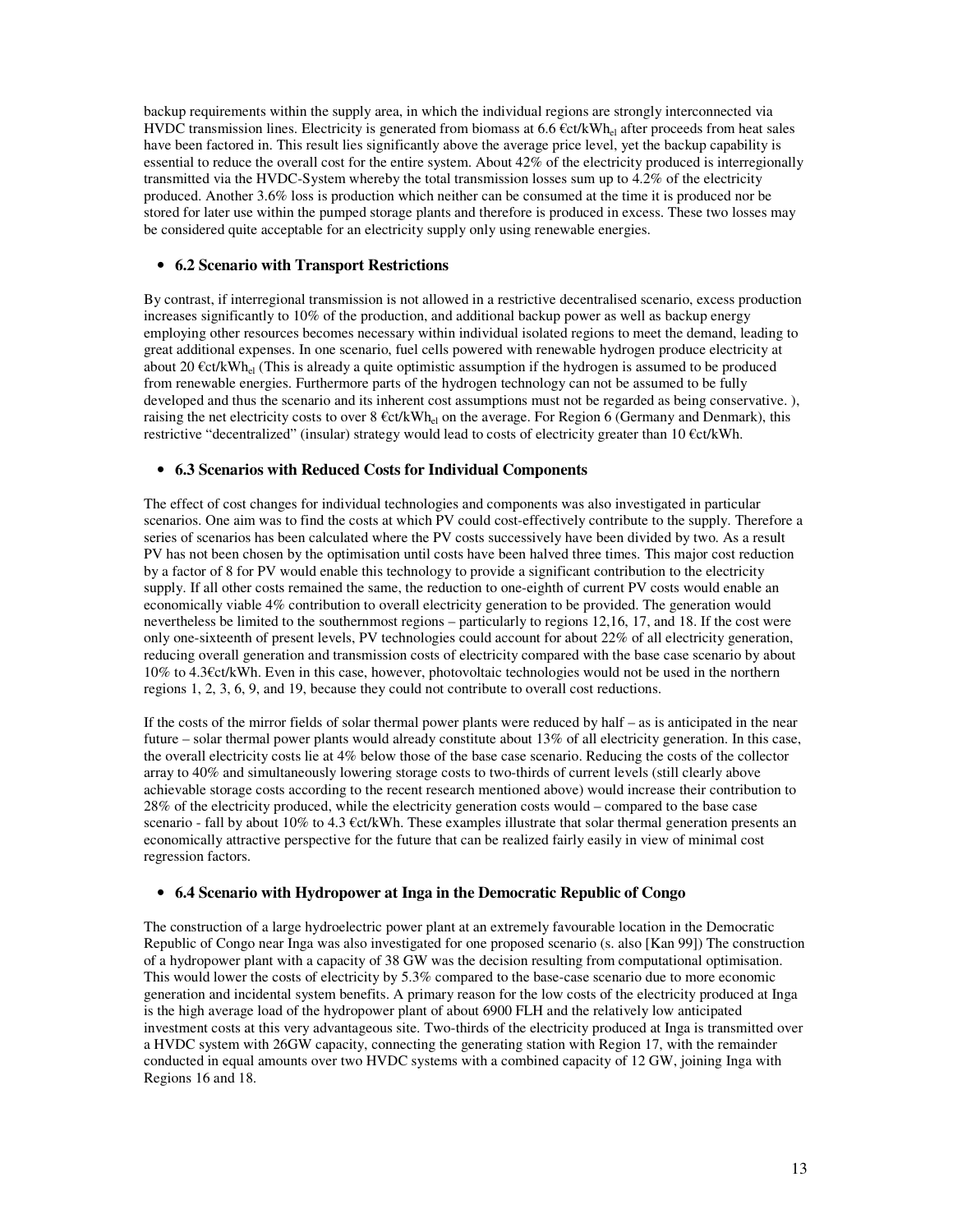### • 6.5 **Scenario with Technologies under Development**

Since the implementation of the base case and similar scenarios will take many years, an attempt has been made to include some promising power generation technologies already on the horizon. A somewhat speculative scenario includes the use of energy towers (see [ABZ 04] and [ACGZ 06]). Should the assumptions used for energy towers hold true, especially the economic ones, then – according to the optimisation - those power plants would dominate with a generation equivalent to 49% of the total annual electricity consumption in the scenario area. The overall generation costs are with just below 4.1 €ct/kWh about 12% less than in the base case scenario. Solar thermal generation is completely replaced by the optimisation, but also large shares of wind power as well as a minor share of biomass use. This scenario shows that further development of this technology might be worth while. Therefore research into the technology is needed, aiming to reduce the financial risk involved with building such a type of power plant and focussing on everything necessary to build a prototype of this kind of power plant which has not yet been tested. Generally, one can derive from that result that there should be more research grants and more venture capital devoted even to speculative ideas, which might have the potential to deliver energy at low prices and from different renewable sources.



Figure 1: The principle of the energy tower. Hot air streams from above into a large tube, water is injected to cool the air, which falls down and drives some turbines at the bottom of the shaft.

### • 6.6 **The International EEG as Implementation Vector in Kyoto II**

In the largest part of the paper, it has been shown that it is possible to supply all of "Greater Europes" electricity needs solely with the use of renewable energy and large-scale transmission of that electricity. This would create a large zone of mutual interdependence, as the EU creates an economic interdependence amongst the European states which can be considered as stabilising factor. On the other hand this kind of interdependence has some similarity with the dependencies in the current fossil fuel based system. But with significantly more different renewable sources from many different countries and therefore with higher intrinsic stabilising diversification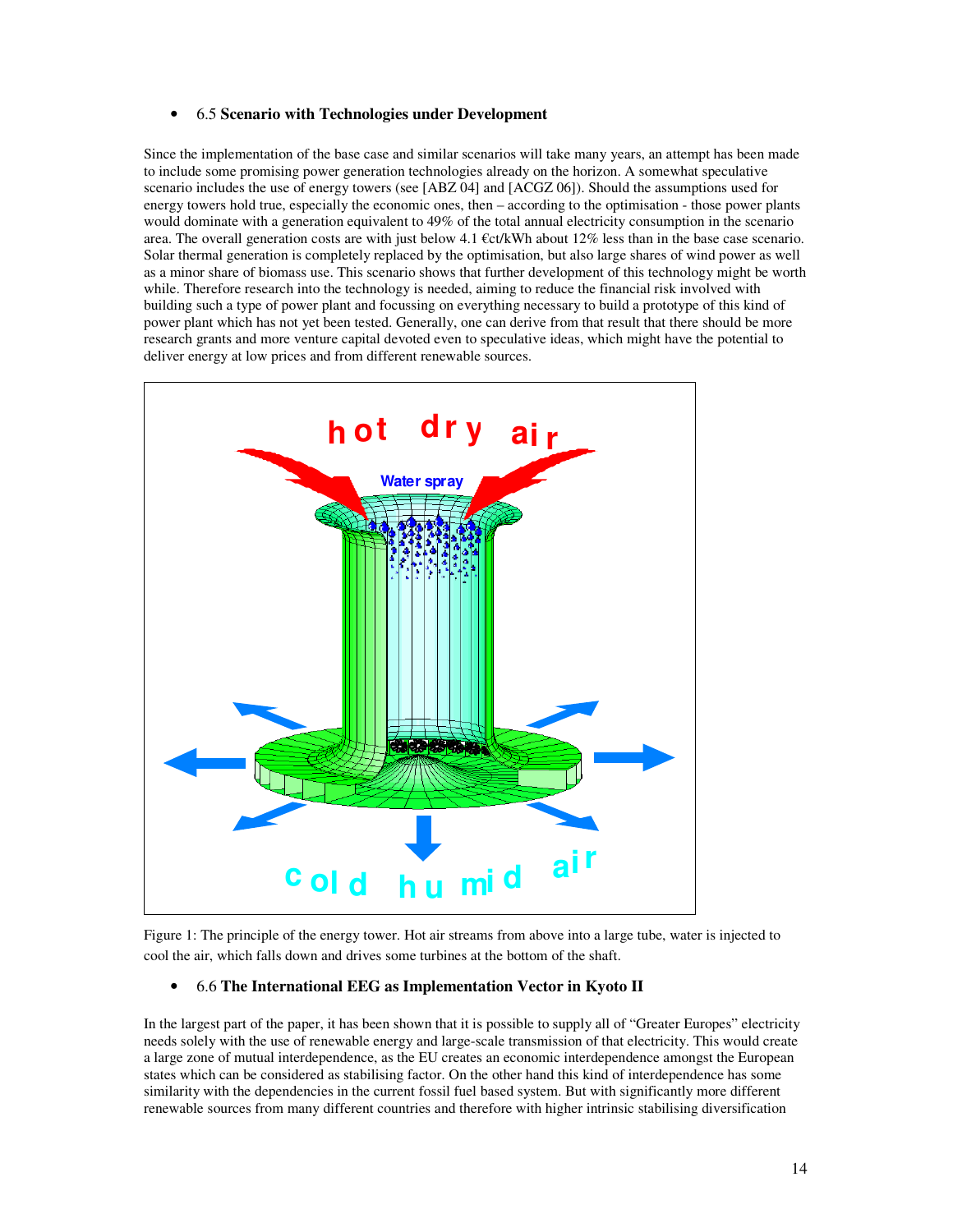the dependency from single partners is clearly relieved if compared to the fossil driven system. With the gradual depletion of fossil sources the amount of sources declines in the fossil system. On the contrary the sources for cheap renewable production become more and more and therefore potentially more distributed with technological progress. Furthermore, due to the nature of renewable energy, which is much more distributed and creates many more local jobs, the wealth created is more spread out in the population. If this large-scale implementation of renewable energy could be managed, it would therefore be for the benefit of larger parts of the countries involved and of larger parts of their population than oil revenues typically are.

In the current Kyoto protocol, there are two main mechanisms for international carbon avoidance: the Clean Development Mechanism CDM and Joint Implementation JI. While the CDM is between developed countries and developing ones, JI describes the modalities of joint carbon projects between developed countries. The International EEG would be both between developed countries themselves and developing countries, therefore it is hard to judge whether it should be anchored in one of the two tools or whether it should become its own tool in the coming round of negotiations. The probably decisive Conference of the Parties will be held 2009 in Copenhagen, on invitation of the Danish Ministry of the Environment. This idea is lounched to allow for thorough discussion of the idea, and to allow time for preparative diplomacy before the conference itself. It is explained in more details in the Background Paper for the Human Development Report 2007/2008 "Mitigation Country Study for Germany" [CS 07]

#### • **6.7 Electricity Transmission within the Scenarios**

In all scenarios – with the exception of restrictive and expensive insular configurations – electricity transmission is of significant importance. The necessary converter capacity  $(AC \triangle D C)$  for the HVDC grid exceeds values of over 750 GW in some cases. (This level corresponds to about one-half of the installed generation capacity of all production facilities in the scenario regions.) The grid is used to achieve smoothing effects among different resource-dependent generation capacities using renewable energies, and to provide access to hydroelectric plants and to distributed biomass power plants both with associated storage capacity for wide-area backup applications. In the base case scenario, for instance, about 42% of the electricity generated is transmitted over the HVDC system between the regions within the supply area. Measured against the total electricity costs the cost of the transmission system amounts to 7% of which the main part of 5% is contributed by the transmission lines and cables. HVDC transmission has a higher intrinsic system stability than AC lines. Furthermore the transmission system of the base case scenario is highly redundant due to the fact that the thermal limit of the transmission lines is about twice the rated power and due to the fact that between almost all regions two or more systems are designed to be built parallel. But nevertheless if further redundancy was seen as desirable this could be relatively inexpensively achieved. A somewhat extreme idea would be to erect two whole systems of transmission lines in parallel. This would mean that the costs of transmission lines and cables would double but at the same time the losses would decrease and thus the overall cost increase would only be about 3% ensuring a degree of immunity against faults, which is by far higher than stipulated for today's systems.

#### • **6.8 Transferability of the Results**

It is highly probable that these results can be transferred to other world regions (see also [Czi 06b]), since every continent has its own renewable resources with different temporal production characteristics within a radius connectable via HVDC transmission. In some continents or regions hydropower is not exploited to the comparably high degree it is in Europe. This could negatively influence the available storage capacity. Solar energy potentials can be detected quite well with the available low resolution data used for this scenario study, showing the good conditions in many regions world wide. However, some huge regions are characterised by very rugged mountainous terrain where the detection of good wind sites is much more difficult than in smooth terrain (see also [Czi 06b]). This means that many very good wind sites might remain hidden if meteorological data with low spatial resolution are used to search for the potentials, as done for the scenario study described here. If this technical problem were overcome, a much more positive assessment of the wind energy potentials can be expected. In the light of such an assessment it is clear that the general result – a low-cost but nevertheless totally renewable electricity supply is possible if the renewables are used in a huge powerfully interconnected supply area – holds for most areas of similar size to the European/Trans-European example. Only the details would of cause have to be adapted to the local conditions. Furthermore there is no technical reason why, for example, southern Africa or eastern Asia should not be linked by a HVDC system to the supply area considered in the scenario study. So a future system might spread over some continents, gaining further advantages from further expansion.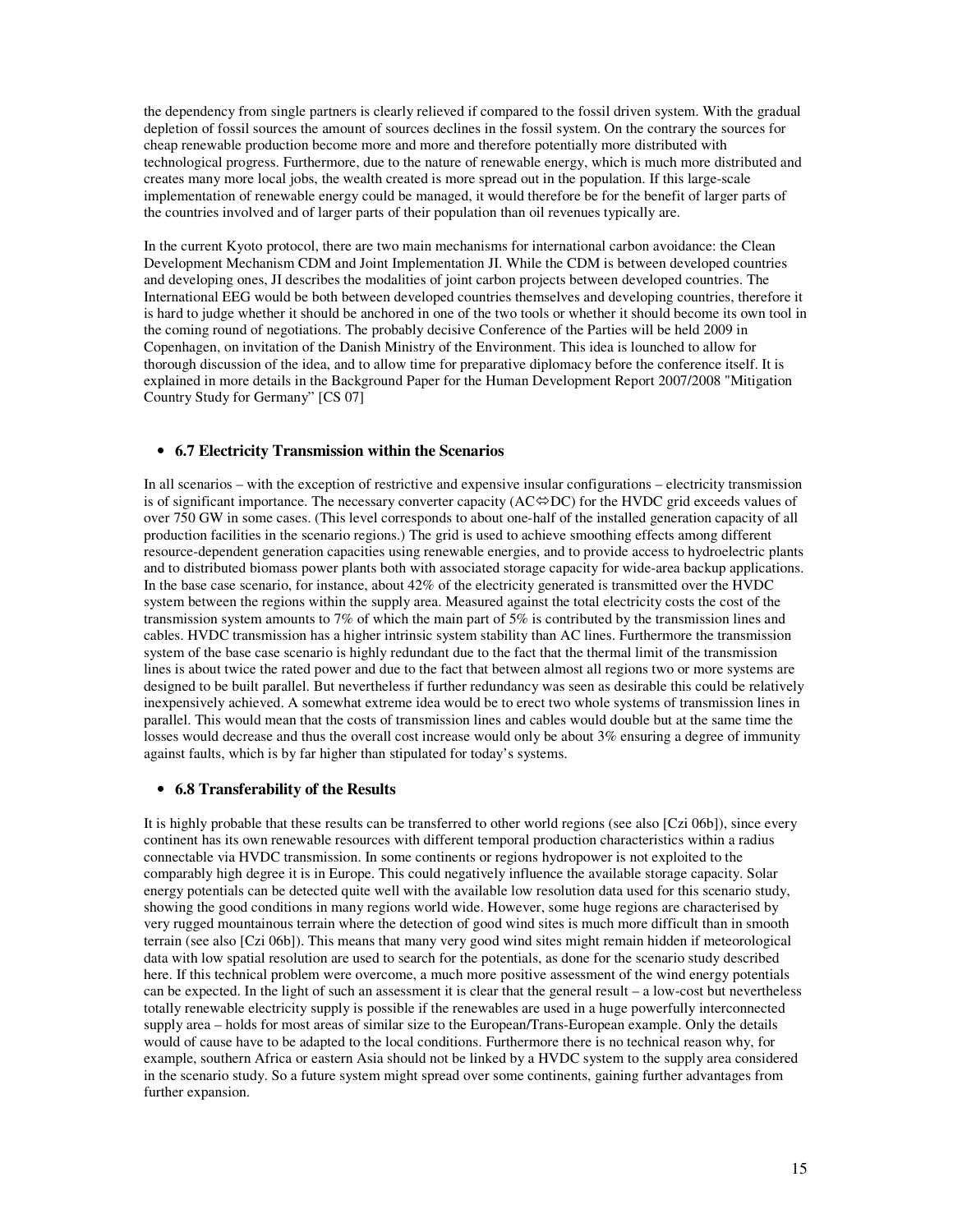# • **7 General Conclusions Drawn from the Scenarios**

The fundamental technical prerequisites for an electricity system realized entirely with renewable energies have already been fulfilled. The different scenarios show a broad range of various possibilities for a future electricity supply solely employing renewable energies and thus provide a sound basis for political decision. The following can be deduced:

- a) An entirely renewable and thus sustainable electricity supply is possible even if only current technologies are used.
- b) The costs of electricity don't have to lie far above today's costs even if very conservative assumptions are made. At today's prices for all components, the costs of electricity don't have to be higher than from a newly erected combined-cycle gas power plant and could be even lower than the current prices of electricity like the cheap base load electricity traded e.g. at the European Energy Exchange. The annual difference in cost compared with the current national bill for electricity, which typically may account for roughly 2 to 3% of the gross national product, would if at all only impose a few per mill of the gross national product as an additional burden on the industrial countries within the supply area of the scenarios, thereby constituting a highly rational alternative to the predictable consequences of climate change and declining fossil fuel resources. Foreseeable cost reductions – particularly for renewable energy technologies – make a comprehensive renewable energy system both conceivable and potentially more economic than all current means of providing electrical energy. However, the costs are dependent on the future system configuration, and could be reduced by ongoing technical progress, or be negatively influenced by wrong energy policies.
- c) A Trans-European renewable electricity system would simultaneously enable the realization of a combined strategy for developmental assistance and climate protection as a win-win arrangement for all participating states. This becomes obvious since on the one hand the investments necessary are relatively small compared to the gross national product (GNP) of the industrial countries but on the other hand they are quite large in comparison with the GNP of many countries at the periphery of the supply area which would be the source of the renewable electricity for the industrial countries involved. Therefore to follow such a concept of a joint renewable electricity supply for Europe and its neighbours would among other implications mean developing a form of development aid worthy of the name which may rather take the character of an economic cooperation, based on the needs of both sides.
- d) It is very reasonable to estimate that the general results of the scenarios can be transferred to other world regions even if in some cases some more detailed information – especially on the local wind conditions - would be welcome to reduce uncertainties (see also [Czi 06b]).

The problem of converting our electricity system to one that is environmentally and socially benign is therefore much less a financial or technical issue, being instead almost entirely dependent on political attitudes and governmental priorities. There is more than enough evidence to justify a confident call for a comprehensive transition to a sustainable electricity supply, bearing in mind that a broad variety of solutions is possible. Responsible political decisions are now imperative for allocating the necessary technical, scientific and economic resources to achieve this goal.

**G. C** 

### **References**

| <b>[ABB 01]</b> | ABB Power Transmission, <i>HVDC Systems, ABB HVDC projects</i> , Internet Publication<br>http://www.abb.com/ (follow headword "HVDC Systems" and headword "ABB HVDC projects)"                                                             |
|-----------------|--------------------------------------------------------------------------------------------------------------------------------------------------------------------------------------------------------------------------------------------|
| [ABZ 04]        | A. Arbib, M. Beyth, D. Zaslavsky; ENERGY TOWERS for Producing Electricity and Desalinated<br>Water without a Collector, Technion, Haifa, Israel, 2004.<br>http://www.iset.uni-kassel.de/abt/w3-w/projekte/ET-Brochure Zaslavsky 200407.pdf |

**[ACGZ 06]** T. Altman, G. Czisch, R. Guetta, D. Zaslavsky; Evaluation of the potential of electricity and desalinated water supply by using technology of "Energy Towers" for Australia, America and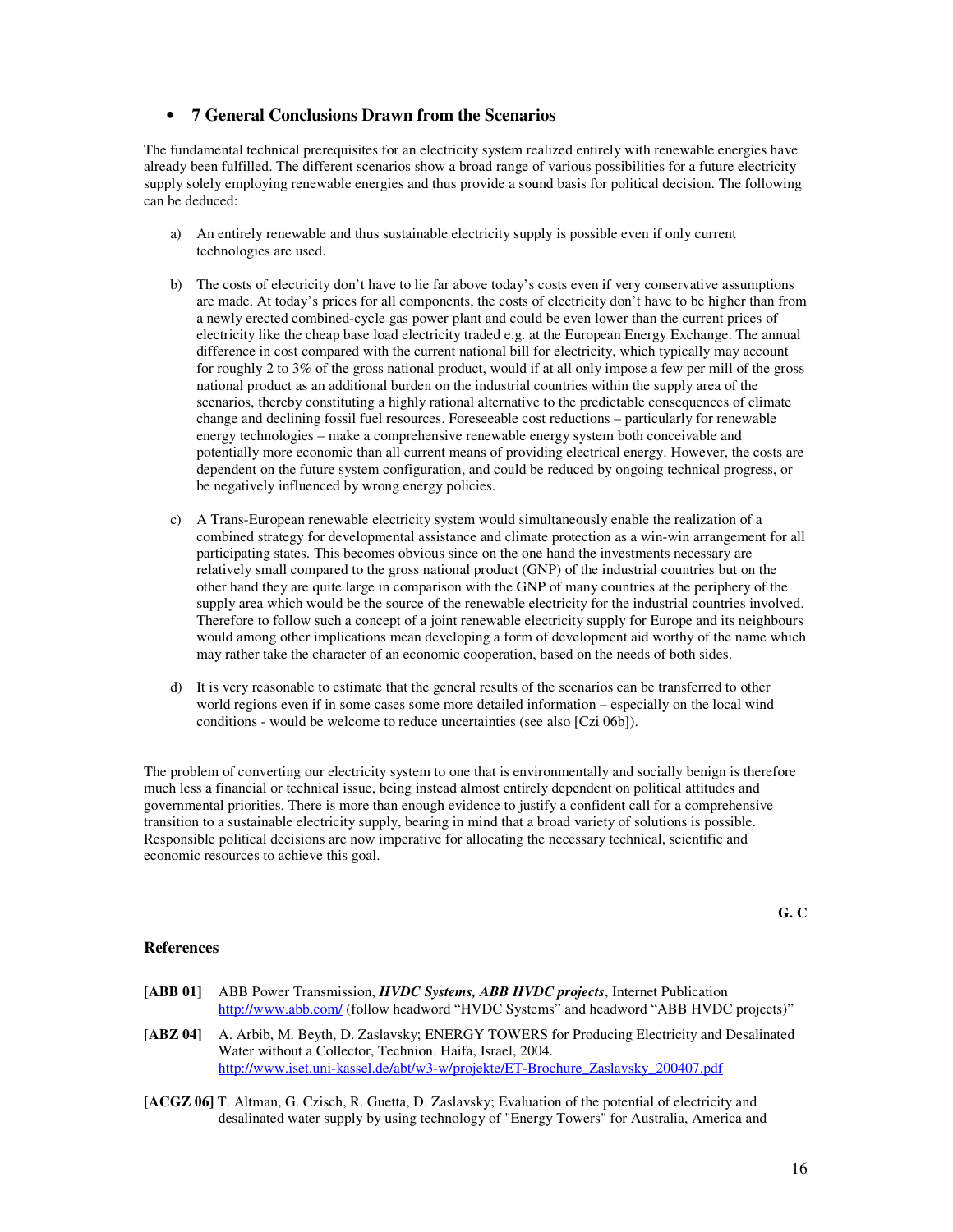Africa, Special Project Interim Report, ECMWF, Reading, UK, 2006 http://www.iset.uni-kassel.de/abt/w3-w/projekte/ECMWF-IR-SPDEGPET200605.pdf

- **[AWS 01]** AWS Truewind, *Wind Maps*, Internet Publication , 2004 http://www.awstruewind.com/inner/windmaps/windmaps.htm
- **[BBB+ 03]** Benhamou K., Bennouna A., Brügmann H.-J., Czisch G., Fell H.-J., Fischedick M., Haas A., Jischa M., Kabariti M., Knies G., Lehmann H., Lehmann K.-P., Metz P., Michaelowa A., Möller U., Nokraschy H., Satoguina H., Schönwiese C.-D., Trieb F., *Trans-Mediterranean Renewable Energy Cooperation "TREC" - for development, climate stabilisation and good neighbourhood*, Deutsche Gesellschaft Club of Rome und Hamburger Klimaschutz-Fonds, November 2003 http://saharawind.com/documents/trec.paper.pdf
- **[BDH+ 03]** Berger F., Dany G. , Haubrich H.-J. , Luther M., von Sengbusch K., *Auswirkungen der zunehmenden Windenergieeinspeisung auf die Übertragungsnetzbetreiber*, Energiewirtschaftliche Tagesfragen, September 2003, p. 562-567
- **[BMW 87]** Baltes K., Müller M. J., Werle D., *Handbuch ausgewählter Klimastationen der Erde*, 4. Auflage, hrsg. v. Richter G., Forschungsstelle Bodenerosion der Universität Trier Mertesdorf, Trier 1987
- **[BSH 04]** Bundesamt für Seeschifffahrt und Hydrographie (BSH), *Offshore-Windenergie*, Hamburg 2004 http://www.bsh.de/de/Meeresnutzung/Wirtschaft/Windparks/index.jsp http://www.bsh.de/de/Meeresnutzung/Wirtschaft/CONTIS-Informationssystem/nord\_a4\_wind2010.jpg
- **[CDHK 99]** Czisch G., Durstewitz M., Hoppe-Kilpper M., Kleinkauf W., *Windenergie gestern, heute und morgen*, Vortrag auf der Kongress "Husum Wind 1999" http://www.iset.uni-kassel.de/abt/w3-w/projekte/husum\_czisch.pdf
- **[CE 01]** Czisch G., Ernst B., *High wind power penetration by the systematic use of smoothing effects*  within huge catchment areas shown in a European example, "Windpower 2001" "American Wind Energy Association" (AWEA), Washington, DC, 2001 http://www.iset.uni-kassel.de/abt/w3-w/projekte/awea\_2001\_czisch\_ernst.pdf
- **[CHK 98]** Cockerill T. T., Harrison P., Kühn M., van Bussel G. J. W., *Opti OWECS Final Report*, *Comparison of Cost of Offshore Wind Energy at European Sites*, Delft 1998
- **[CG 07]** Czisch, G., Giebel G. , *Realisable Scenarios for a Future Electricity Supply based 100% on Renewable Energies*, Risø International Energy Conference 2007, Energy Solutions for Sustainable Development, Kopenhagen, Denmark, May 2007 http://www.risoe.dk/rispubl/reports/ris-r-1608\_186-195.pdf
- **[CGM 03]** Czisch G., Giebel G., Mortensen N., *Effects of Large-Scale Distribution of Wind Energy in and around Europe,* International Energy Conference, Risø (DK), 19-21 May 2003 p. 115-124, http://www.iset.uni-kassel.de/abt/w3-w/projekte/Risoe200305.pdf http://www.risoe.dk/rispubl/SYS/ris-r-1405.htm
- **[Cre 00]** Creutzburg M., *Solarthermie und Photovoltaik im Kostenvergleich*, in: Sonne Wind & Wärme, 1/2000, S. 12-15
- **[CS 07]** Czisch G., Schmid J., UNHDR *Mitigation Country Study for Germany*, Background Paper for the Human Development Report 2007/2008, Fighting climate change: Human solidarity in a divided world, UNDP, http://hdr.undp.org/en/reports/global/hdr2007-2008/papers/czisch\_schmid.pdf
- **[Czi 99]** Czisch G., *Potentiale der regenerativen Stromerzeugung in Nordafrika Perspektiven ihrer Nutzung zur lokalen und großräumigen Stromversorgung* -. Vortrag auf der Frühjahrstagung der Deutschen Physikalischen Gesellschaft, Heidelberg 1999 http://www.iset.uni-kassel.de/abt/w3-w/projekte/Pot\_Strom\_Nordafrika.pdf
- **[Czi 00]** Czisch G., *Seebodenprofile in ausgesuchten Regionen in und um Europa* http://www.iset.uni-kassel.de/abt/w3-w/folien/Windenergie/offshoreflaechenauswahl\_2.pdf
- **[Czi 01]** Czisch G., *Global Renewable Energy Potential Approaches to its Use* http://www.iset.uni-kassel.de/abt/w3-w/folien/magdeb030901/overview.html
- **[Czi 05]** Czisch G., *Szenarien zur zukünftigen Stromversorgung Kostenoptimierte Variationen zur Versorgung Europas und seiner Nachbarn mit Strom aus erneuerbaren Energien*, Dissertation,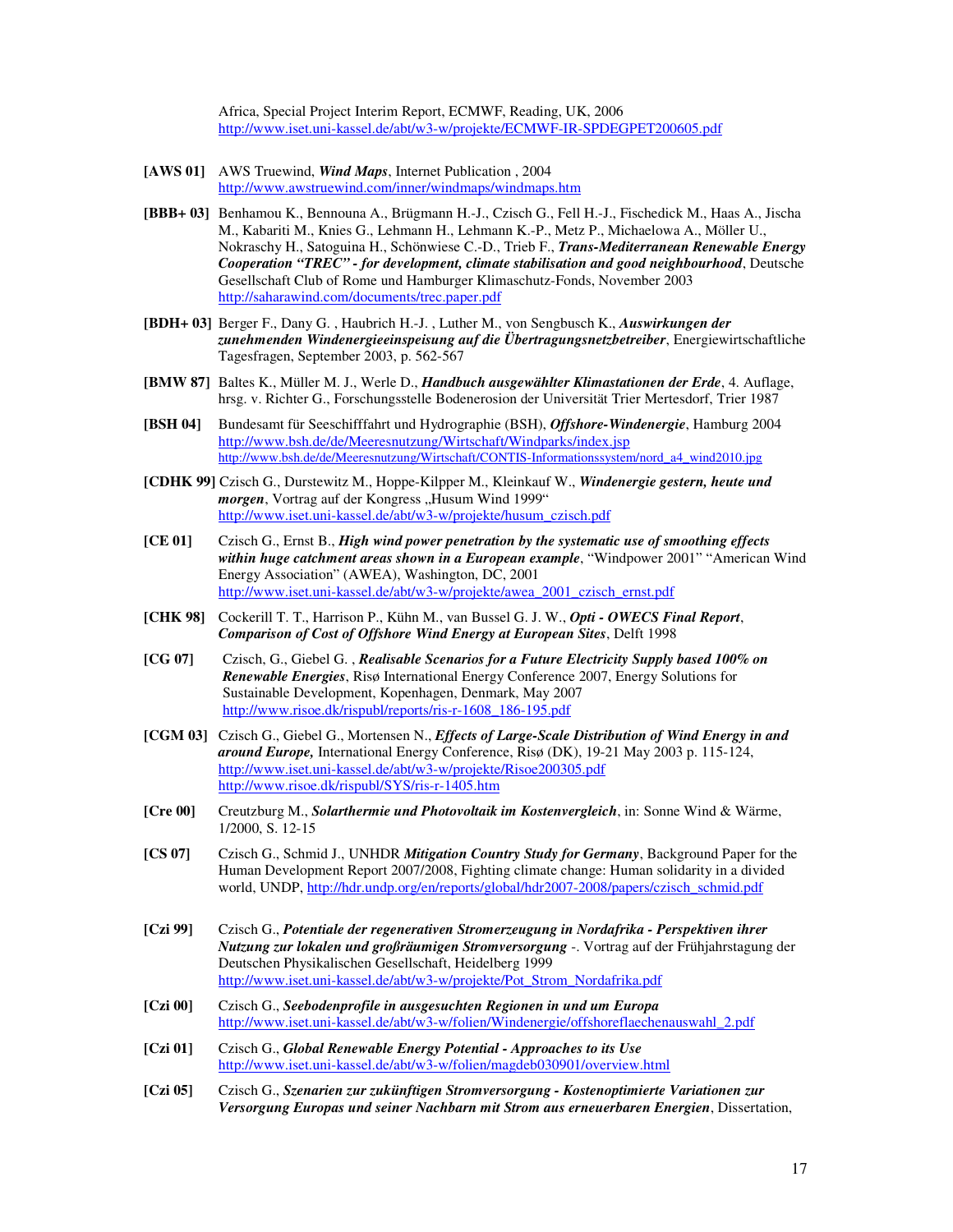University of Kassel, 2005 https://kobra.bibliothek.uni-kassel.de/handle/urn:nbn:de:hebis:34-200604119596 https://kobra.bibliothek.uni-kassel.de/bitstream/urn:nbn:de:hebis:34-200604119596/1/DissVersion0502.pdf

- **[Czi 06a]** Czisch G., *Low Cost but Totally Renewable Electricity Supply for a Huge Supply Area*, zum Hauptvortrag auf der Jahrestagung der Deutschen Physikalische Gesellschaft, Munich, March 2006 http://www.iset.uni-kassel.de/abt/w3-w/projekte/LowCostEuropElSup\_revised\_for\_AKE\_2006.pdf
- **[Czi 06b]** Czisch G., *Joint Renewable Electricity Supply for Europe and its Neighbours- Transfer to Other World Regions and China*, Kassel, 2006 http://www.iset.uni-kassel.de/abt/w3-w/projekte/RenElSupEU\_Trans\_ot\_WR+Ch.pdf
- **[Czi 08]** Czisch (Presentation), *The True Task & Optimal Solutions: 100% Renewables within a Trans-European Supergrid*, Smart Grids Forum: Practical Strategies for the Deployment of the Future European Electricity Networks, Barcelona, Juni 2008 http://www.iset.uni-kassel.de/abt/w3-w/projekte/SmartGrids\_Barcelona\_GCzisch20080506\_kurz.ppt
- **[DOE 02]** World Total Net Electricity Consumption, 1991-2000, *International Energy Annual*, US Department of Energy, 2002 http://www.eia.doe.gov/emeu/iea/table62.html
- **[EC 94]** European Commission, DG I, *Assessment of Solar Thermal Trough Power Plant Technology and its Transferability to the Mediterranean Region*, Final Report, Brussels, Belgium 1994
- **[EC 08]** EC, Directorate-General Energy and Transmission; Energy & Transport in figures Statistical pocket book 2007, Brussels, Belgium 2008 http://ec.europa.eu/dgs/energy\_transport/figures/pocketbook/2006\_en.htm
- **[EEX 06]** European Energy Exchange, *German-Power-Futures: Gesamtübersicht : Cal-07 base* http://www.eex.de
- **[EEX 07]** European Energy Exchange; German Baseload Year Futures (Cal-08), 14.05.2007, http://www.eex.de
- **[EGH+02]** Elliott D., Schwartz M., Scott G., Haymes S., Heimiller D., George R., *Wind Energy Resource Atlas of Southeast China*, 2002 http://www.rsvp.nrel.gov/pdfs/wind\_atlas\_china\_CD.zip
- **[Enc 97]** Encarta Weltatlas 1997
- **[ER 99]** Enzili M., Rehfeld K., *Auswertungen aus dem Wind Ressourcen & TERNA Projekt in Marokko*, Deutsches Windenergie-Institut (DEWI), Wilhelmshaven 1999
- **[ERA-15]** *ERA-15, ECMWF Re-Analysis (ERA) Project*, EZMW, Reading, United Kingdom 1996, http://www.ecmwf.int/research/era/
- **[EWEA 99]** *Windstärke 10*, Studie von EWEA, fed, und Greenpeace, 1999
- **[Gie 00]** Giebel G., *On the Benefits of Distributed Generation of Wind Energy in Europe*, Dissertation, Universität Oldenburg, 2000
- **[GMN 95]** Garrad A. D., H. G. Matthies, C. Nath, T. E. Schellin, Scherweit M. u.a.; *Study of Offshore Wind Energy in the EC*, Joule I 1995, Natürliche Energie, Brekendorf, Editor.: Germanischer Lloyd / Garrad Hassan and Partners / Windtest KWK, Hamburg / Bristol / Kaiser-Wilhelm-Koog, 1995
- **[Gre 03]** Aringhoff R., Brakmann G., Aubrey C. (editor), Teske S. (co-ordinator), *Solar Thermal Power 2020 - Exploiting the Heat from the Sun to Combat Climate Change,* ESTIA, Birmingham, UK and Greenpeace Amsterdam, Netherlands http://archive.greenpeace.org/docs/SolarThermalPower.pdf
- **[Gre 04]** *Sea Wind Europe*, report by Greenpeace and Garrad Hassan http://www.greenpeace.org.uk/MultimediaFiles/Live/FullReport/6204.pdf
- **[Häu 99]** Häusler M., *Energietransport über Land und See mit Gleichstrom*, in: Regenerativer Strom für Europa durch Fernübertragung elektrischer Energie, hrsg. v. Brauch H.-G., Czisch G., Knies G., AFES-PRESS, Mosbach (1999)
- **[IEA 03]** *IEA Wind Energy Annual Report 2002*, International Energy Agency, Boulder, Colorado, USA 2003 http://www.ieawind.org/annual\_reports.html
- **[IGW 01]** Institut für Solare Energieversorgungstechnik (ISET), Germanischer Lloyd, Windtest KWK, *Offshore-Windenergienutzung in der AWZ – Potentiale, Netzintegration, Stromgestehungskosten*